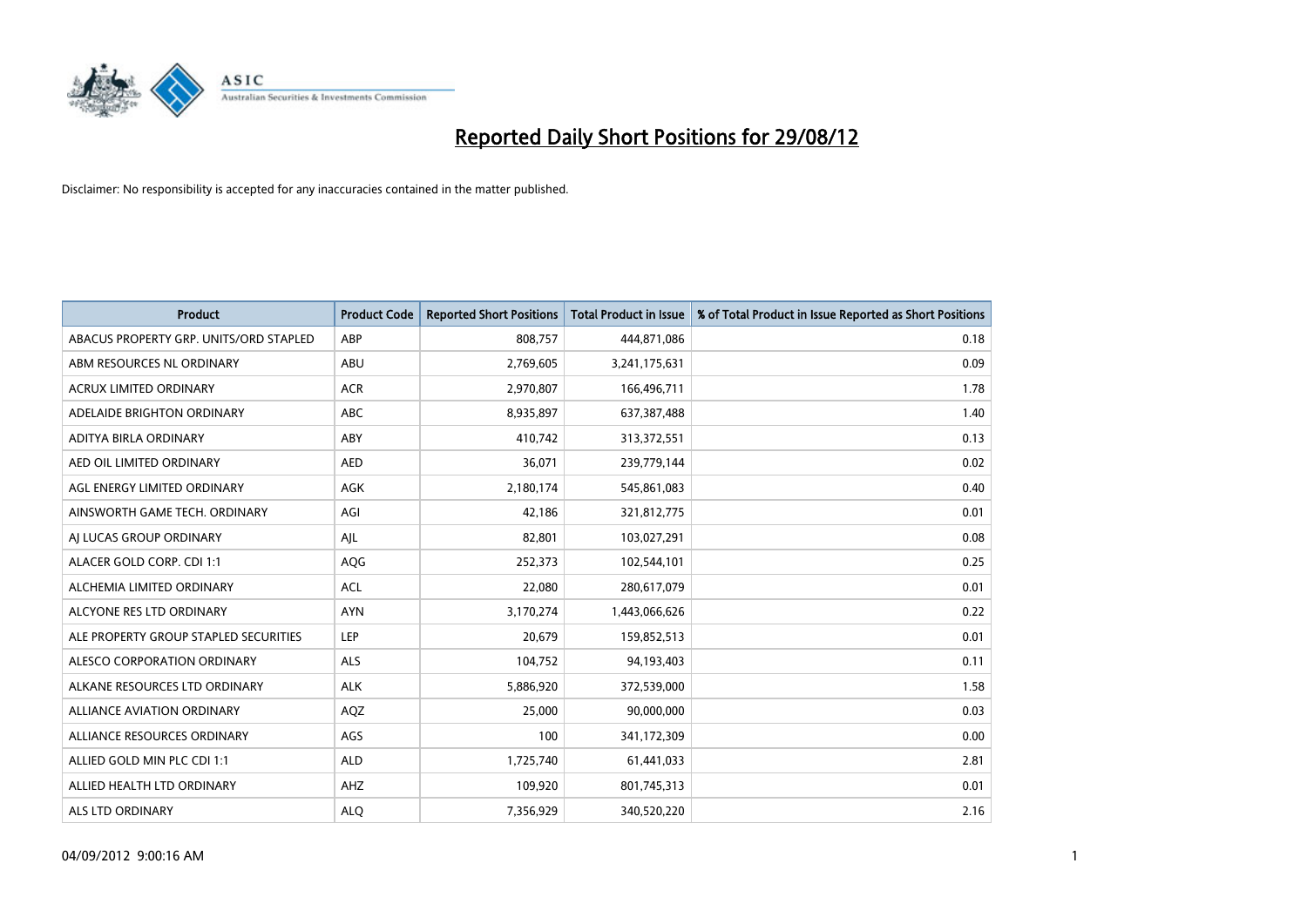

| <b>Product</b>                          | <b>Product Code</b> | <b>Reported Short Positions</b> | <b>Total Product in Issue</b> | % of Total Product in Issue Reported as Short Positions |
|-----------------------------------------|---------------------|---------------------------------|-------------------------------|---------------------------------------------------------|
| ALTONA MINING LTD ORDINARY              | <b>AOH</b>          | 13,073                          | 527,271,038                   | 0.00                                                    |
| ALUMINA LIMITED ORDINARY                | <b>AWC</b>          | 211,315,640                     | 2,440,196,187                 | 8.66                                                    |
| AMCOR LIMITED ORDINARY                  | AMC                 | 4,247,271                       | 1,206,684,923                 | 0.35                                                    |
| AMP LIMITED ORDINARY                    | AMP                 | 13,941,732                      | 2,894,931,180                 | 0.48                                                    |
| AMPELLA MINING ORDINARY                 | AMX                 | 4,906,006                       | 246,800,493                   | 1.99                                                    |
| ANGLOGOLD ASHANTI CDI 5:1               | AGG                 | 3,000                           | 89,207,765                    | 0.00                                                    |
| ANSELL LIMITED ORDINARY                 | <b>ANN</b>          | 5,019,261                       | 130,656,668                   | 3.84                                                    |
| ANTARES ENERGY LTD ORDINARY             | <b>AZZ</b>          | 325,855                         | 258,000,000                   | 0.13                                                    |
| ANZ BANKING GRP LTD ORDINARY            | ANZ                 | 10,733,016                      | 2,716,019,028                 | 0.40                                                    |
| APA GROUP STAPLED SECURITIES            | <b>APA</b>          | 26,299,781                      | 644,485,583                   | 4.08                                                    |
| APN NEWS & MEDIA ORDINARY               | <b>APN</b>          | 14,069,991                      | 649,010,756                   | 2.17                                                    |
| AQUARIUS PLATINUM. ORDINARY             | <b>AOP</b>          | 10,421,322                      | 472,851,336                   | 2.20                                                    |
| AQUILA RESOURCES ORDINARY               | <b>AQA</b>          | 6,807,785                       | 411,804,442                   | 1.65                                                    |
| ARAFURA RESOURCE LTD ORDINARY           | ARU                 | 5,512,987                       | 396,004,144                   | 1.39                                                    |
| ARB CORPORATION ORDINARY                | ARP                 | 35,246                          | 72,481,302                    | 0.05                                                    |
| ARDENT LEISURE GROUP STAPLED SECURITIES | AAD                 | 795,613                         | 335,604,754                   | 0.24                                                    |
| ARISTOCRAT LEISURE ORDINARY             | <b>ALL</b>          | 25,516,408                      | 550,502,889                   | 4.64                                                    |
| <b>ARRIUM LTD ORDINARY</b>              | ARI                 | 29,777,741                      | 1,345,665,626                 | 2.21                                                    |
| <b>ASCIANO LIMITED ORDINARY</b>         | <b>AIO</b>          | 6,723,366                       | 975,385,664                   | 0.69                                                    |
| ASG GROUP LIMITED ORDINARY              | <b>ASZ</b>          | 84,416                          | 172,172,079                   | 0.05                                                    |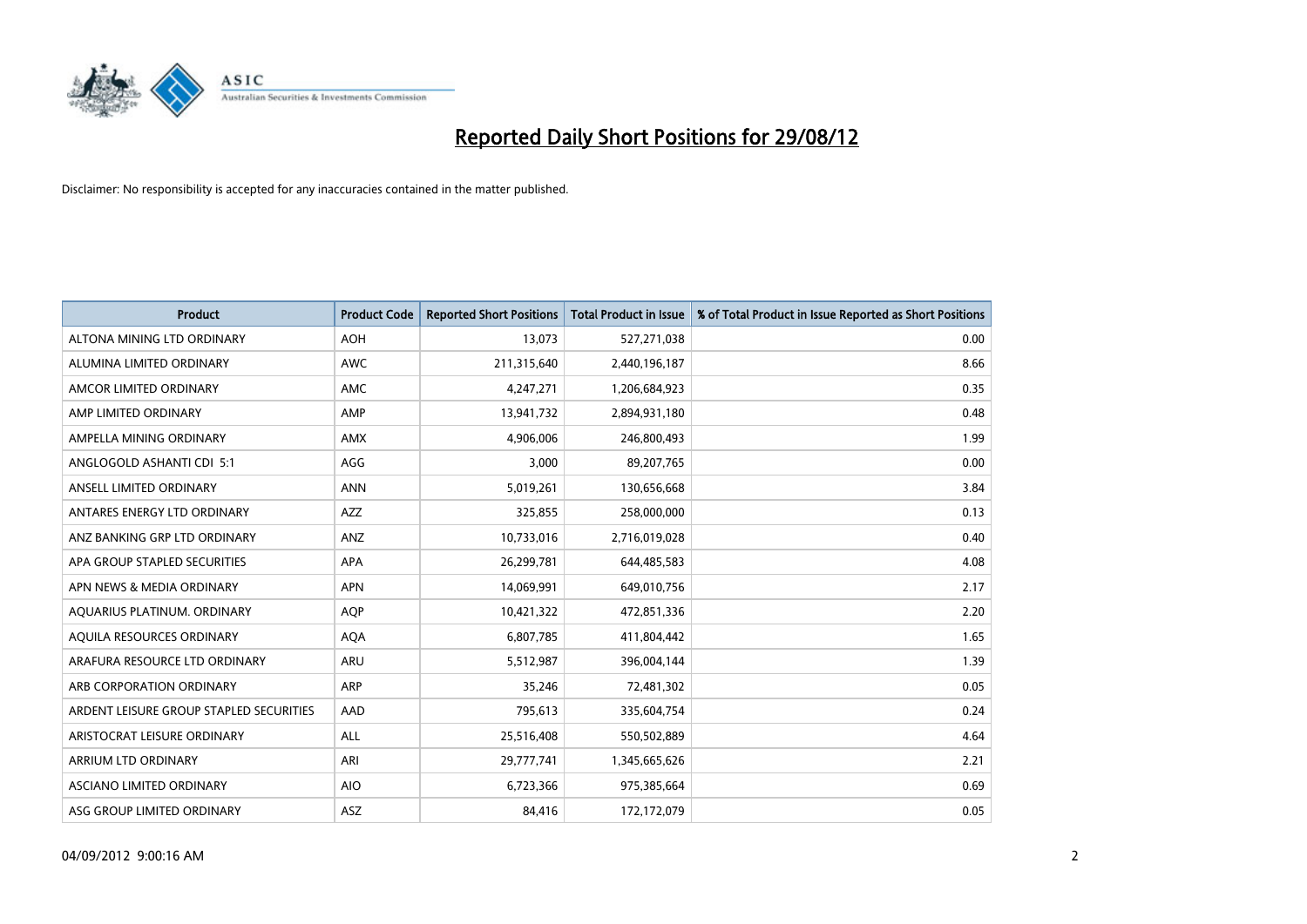

| <b>Product</b>                              | <b>Product Code</b> | <b>Reported Short Positions</b> | <b>Total Product in Issue</b> | % of Total Product in Issue Reported as Short Positions |
|---------------------------------------------|---------------------|---------------------------------|-------------------------------|---------------------------------------------------------|
| ASPEN GROUP ORD/UNITS STAPLED               | <b>APZ</b>          | 793,172                         | 600,507,326                   | 0.13                                                    |
| ASPIRE MINING LTD ORDINARY                  | <b>AKM</b>          | 270,146                         | 620,594,556                   | 0.04                                                    |
| ASTRO JAP PROP GROUP STAPLED SECURITIES     | AJA                 | 5,827                           | 58,445,002                    | 0.01                                                    |
| ASX LIMITED ORDINARY                        | ASX                 | 3,037,064                       | 175,136,729                   | 1.73                                                    |
| ATLAS IRON LIMITED ORDINARY                 | AGO                 | 12,148,819                      | 904,580,993                   | 1.34                                                    |
| <b>AURORA OIL &amp; GAS ORDINARY</b>        | <b>AUT</b>          | 7,026,947                       | 447,885,778                   | 1.57                                                    |
| AUSDRILL LIMITED ORDINARY                   | <b>ASL</b>          | 1,987,988                       | 304,397,289                   | 0.65                                                    |
| AUSENCO LIMITED ORDINARY                    | AAX                 | 567,634                         | 123,872,665                   | 0.46                                                    |
| AUSGOLD LIMITED ORDINARY                    | <b>AUC</b>          | 50,000                          | 136,224,010                   | 0.04                                                    |
| <b>AUSTAL LIMITED ORDINARY</b>              | ASB                 | 177,718                         | 188,193,007                   | 0.09                                                    |
| AUSTIN ENGINEERING ORDINARY                 | ANG                 | 46,516                          | 72,314,403                    | 0.06                                                    |
| <b>AUSTRALAND PROPERTY STAPLED SECURITY</b> | <b>ALZ</b>          | 456,956                         | 576,846,597                   | 0.08                                                    |
| AUSTRALIAN AGRICULT. ORDINARY               | AAC                 | 422,183                         | 312,905,085                   | 0.13                                                    |
| AUSTRALIAN INFRASTR. UNITS/ORDINARY         | <b>AIX</b>          | 3,115,504                       | 620,733,944                   | 0.50                                                    |
| AUSTRALIAN PHARM, ORDINARY                  | API                 | 327,189                         | 488,115,883                   | 0.07                                                    |
| AVIENNINGS LIMITED ORDINARY                 | AVI                 | 575,001                         | 274,588,694                   | 0.21                                                    |
| AWE LIMITED ORDINARY                        | AWE                 | 3,423,406                       | 521,871,941                   | 0.66                                                    |
| AZIMUTH RES LTD ORDINARY                    | <b>AZH</b>          | 1,118,457                       | 418,911,161                   | 0.27                                                    |
| AZUMAH RESOURCES ORDINARY                   | <b>AZM</b>          | 500,000                         | 333,714,096                   | 0.15                                                    |
| <b>BANDANNA ENERGY ORDINARY</b>             | <b>BND</b>          | 3,836,399                       | 528,481,199                   | 0.73                                                    |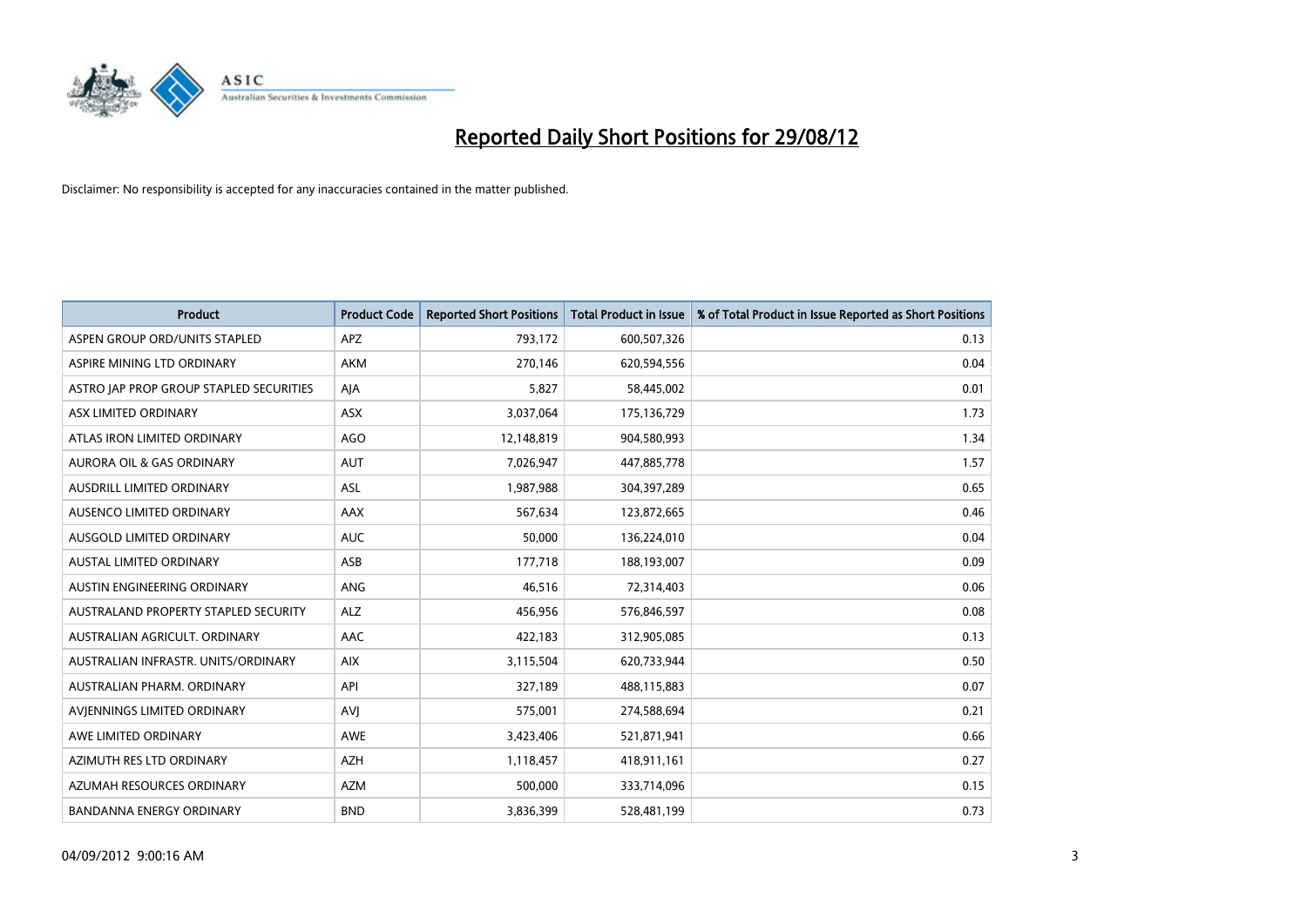

| <b>Product</b>                       | <b>Product Code</b> | <b>Reported Short Positions</b> | <b>Total Product in Issue</b> | % of Total Product in Issue Reported as Short Positions |
|--------------------------------------|---------------------|---------------------------------|-------------------------------|---------------------------------------------------------|
| BANK OF QUEENSLAND. ORDINARY         | <b>BOQ</b>          | 10,041,099                      | 308,797,224                   | 3.25                                                    |
| <b>BANNERMAN RESOURCES ORDINARY</b>  | <b>BMN</b>          | 10,000                          | 302,069,772                   | 0.00                                                    |
| <b>BASE RES LIMITED ORDINARY</b>     | <b>BSE</b>          | 650,510                         | 460,440,029                   | 0.14                                                    |
| BATHURST RESOURCES ORDINARY          | <b>BTU</b>          | 36,986,400                      | 696,747,997                   | 5.31                                                    |
| BC IRON LIMITED ORDINARY             | <b>BCI</b>          | 1,989                           | 103,861,000                   | 0.00                                                    |
| BEACH ENERGY LIMITED ORDINARY        | <b>BPT</b>          | 24,609,262                      | 1,255,464,157                 | 1.96                                                    |
| BEADELL RESOURCE LTD ORDINARY        | <b>BDR</b>          | 14,144,593                      | 719,704,752                   | 1.97                                                    |
| BENDIGO AND ADELAIDE ORDINARY        | <b>BEN</b>          | 9,697,552                       | 396,663,707                   | 2.44                                                    |
| BERKELEY RESOURCES ORDINARY          | <b>BKY</b>          | 201,891                         | 179,393,273                   | 0.11                                                    |
| BETASHARES ASX RES ETF UNITS         | <b>ORE</b>          | 81,306                          | 6,120,745                     | 1.33                                                    |
| BETASHARES AUST BEAR ETF UNITS       | <b>BEAR</b>         |                                 | 334,441                       | 0.00                                                    |
| <b>BHP BILLITON LIMITED ORDINARY</b> | <b>BHP</b>          | 8,489,076                       | 3,211,691,105                 | 0.26                                                    |
| <b>BILLABONG ORDINARY</b>            | <b>BBG</b>          | 6,779,069                       | 478,944,292                   | 1.42                                                    |
| <b>BIOTA HOLDINGS ORDINARY</b>       | <b>BTA</b>          | 254,721                         | 182,763,651                   | 0.14                                                    |
| <b>BLACKTHORN RESOURCES ORDINARY</b> | <b>BTR</b>          | 263,824                         | 164,285,950                   | 0.16                                                    |
| BLUESCOPE STEEL LTD ORDINARY         | <b>BSL</b>          | 32,416,307                      | 3,349,185,247                 | 0.97                                                    |
| <b>BOART LONGYEAR ORDINARY</b>       | <b>BLY</b>          | 6,815,951                       | 461,163,412                   | 1.48                                                    |
| BORAL LIMITED. ORDINARY              | <b>BLD</b>          | 45,932,585                      | 758,572,140                   | 6.06                                                    |
| <b>BRADKEN LIMITED ORDINARY</b>      | <b>BKN</b>          | 4,181,462                       | 168,629,376                   | 2.48                                                    |
| <b>BRAMBLES LIMITED ORDINARY</b>     | <b>BXB</b>          | 7,115,408                       | 1,555,188,609                 | 0.46                                                    |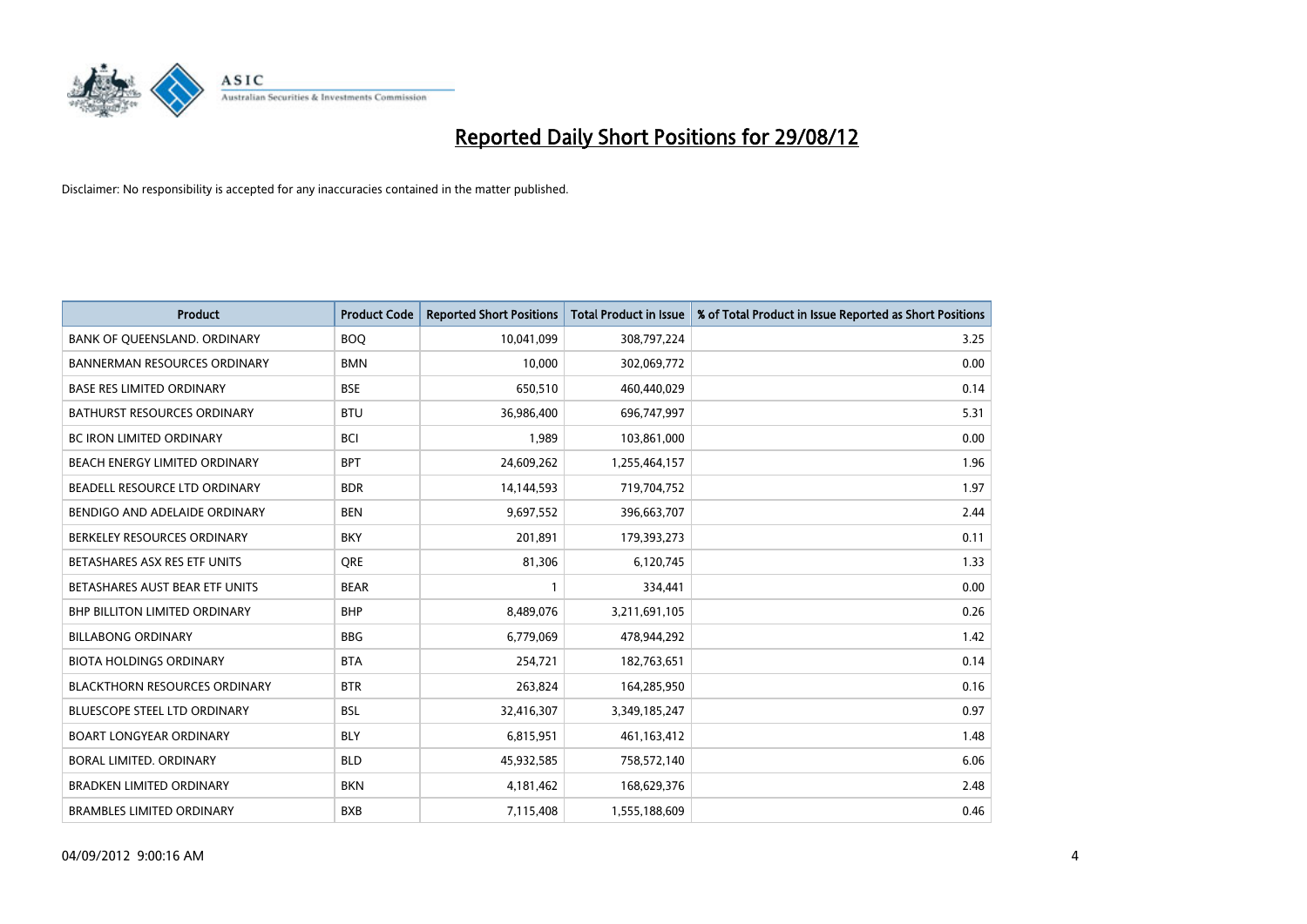

| <b>Product</b>                           | <b>Product Code</b> | <b>Reported Short Positions</b> | <b>Total Product in Issue</b> | % of Total Product in Issue Reported as Short Positions |
|------------------------------------------|---------------------|---------------------------------|-------------------------------|---------------------------------------------------------|
| <b>BREVILLE GROUP LTD ORDINARY</b>       | <b>BRG</b>          | 11,004                          | 130,095,322                   | 0.01                                                    |
| BRICKWORKS LIMITED ORDINARY              | <b>BKW</b>          | 14,411                          | 147,567,333                   | 0.01                                                    |
| BT INVESTMENT MNGMNT ORDINARY            | <b>BTT</b>          | 313,235                         | 267,906,977                   | 0.12                                                    |
| BUCCANEER ENERGY LTD ORDINARY            | <b>BCC</b>          | 6,786,884                       | 1,133,975,491                 | 0.60                                                    |
| <b>BURU ENERGY ORDINARY</b>              | <b>BRU</b>          | 8,595,143                       | 251,032,144                   | 3.42                                                    |
| <b>BWP TRUST ORDINARY UNITS</b>          | <b>BWP</b>          | 2,922,929                       | 525,255,093                   | 0.56                                                    |
| CABCHARGE AUSTRALIA ORDINARY             | CAB                 | 1,934,376                       | 120,430,683                   | 1.61                                                    |
| CALTEX AUSTRALIA ORDINARY                | <b>CTX</b>          | 4,183,555                       | 270,000,000                   | 1.55                                                    |
| CAPE LAMBERT RES LTD ORDINARY            | <b>CFE</b>          | 305,682                         | 689,108,792                   | 0.04                                                    |
| CARABELLA RES LTD ORDINARY               | <b>CLR</b>          | 416,780                         | 133,642,797                   | 0.31                                                    |
| <b>CARBON ENERGY ORDINARY</b>            | <b>CNX</b>          | 28,315                          | 773,999,771                   | 0.00                                                    |
| <b>CARDNO LIMITED ORDINARY</b>           | CDD                 | 939,617                         | 138,506,406                   | 0.68                                                    |
| CARNARVON PETROLEUM ORDINARY             | <b>CVN</b>          | 102,056                         | 694,644,634                   | 0.01                                                    |
| CARSALES.COM LTD ORDINARY                | <b>CRZ</b>          | 18,830,664                      | 233,689,223                   | 8.06                                                    |
| CENTRAL PETROLEUM ORDINARY               | <b>CTP</b>          | 329,530                         | 1,383,376,265                 | 0.02                                                    |
| CENTRO RETAIL AUST ORD/UNIT STAPLED SEC  | <b>CRF</b>          | 23,895,267                      | 1,427,391,696                 | 1.67                                                    |
| <b>CERAMIC FUEL CELLS ORDINARY</b>       | <b>CFU</b>          | 5,464                           | 1,366,298,863                 | 0.00                                                    |
| CFS RETAIL TRUST GRP STAPLED SECURITIES  | <b>CFX</b>          | 49,040,189                      | 2,828,495,659                 | 1.73                                                    |
| <b>CGA MINING LIMITED ORDINARY</b>       | <b>CGX</b>          | 452                             | 337,775,726                   | 0.00                                                    |
| CHALLENGER DIV.PRO. STAPLED UNITS DEFSET | <b>CDIDA</b>        | 118,688                         | 214,100,800                   | 0.06                                                    |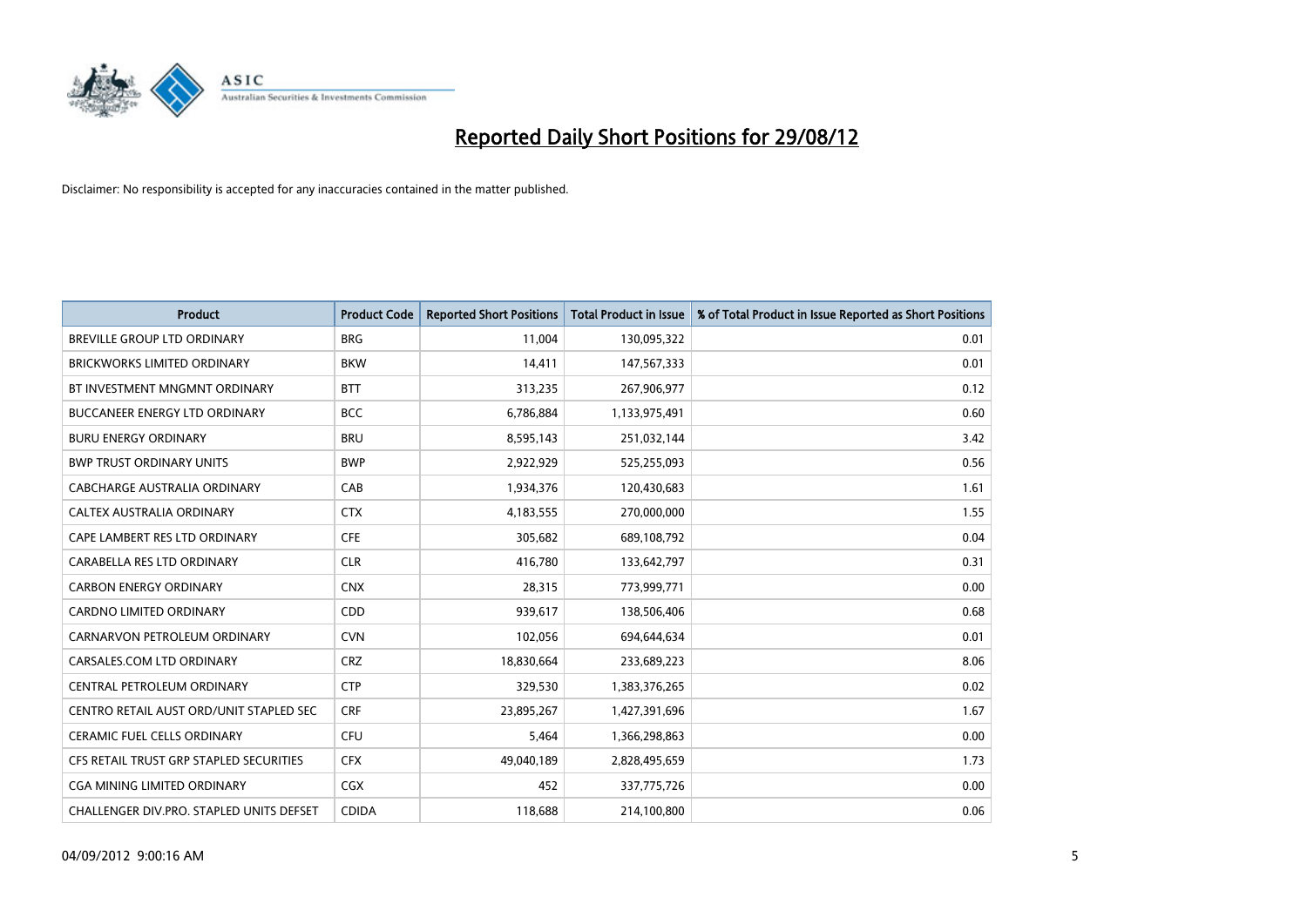

| <b>Product</b>                           | <b>Product Code</b> | <b>Reported Short Positions</b> | <b>Total Product in Issue</b> | % of Total Product in Issue Reported as Short Positions |
|------------------------------------------|---------------------|---------------------------------|-------------------------------|---------------------------------------------------------|
| <b>CHALLENGER INFRAST, STAPLED UNITS</b> | <b>CIF</b>          | 541,447                         | 316,223,785                   | 0.17                                                    |
| CHALLENGER LIMITED ORDINARY              | <b>CGF</b>          | 11,542,954                      | 544,652,710                   | 2.12                                                    |
| CHARTER HALL GROUP STAPLED US PROHIBIT.  | <b>CHC</b>          | 290.899                         | 298,161,633                   | 0.10                                                    |
| <b>CHARTER HALL RETAIL UNITS</b>         | <b>CQR</b>          | 703,547                         | 299,628,571                   | 0.23                                                    |
| <b>CHORUS LIMITED ORDINARY</b>           | <b>CNU</b>          | 857,011                         | 385,082,123                   | 0.22                                                    |
| CITIGOLD CORP LTD ORDINARY               | <b>CTO</b>          | 1,355,317                       | 1,238,622,051                 | 0.11                                                    |
| <b>CLOUGH LIMITED ORDINARY</b>           | <b>CLO</b>          | 104,396                         | 773,787,656                   | 0.01                                                    |
| CNPR GRP UNITS/ORD STAPLED               | <b>CNP</b>          | 2,537                           | 972,414,514                   | 0.00                                                    |
| COAL OF AFRICA LTD ORDINARY              | <b>CZA</b>          | 795,929                         | 766,042,402                   | 0.10                                                    |
| <b>COALSPUR MINES LTD ORDINARY</b>       | <b>CPL</b>          | 13,205,486                      | 620,729,899                   | 2.13                                                    |
| COBAR CONSOLIDATED ORDINARY              | CCU                 | 31,068                          | 210,101,187                   | 0.01                                                    |
| COCA-COLA AMATIL ORDINARY                | <b>CCL</b>          | 4,032,247                       | 761,319,007                   | 0.53                                                    |
| <b>COCHLEAR LIMITED ORDINARY</b>         | <b>COH</b>          | 5,657,689                       | 56,972,605                    | 9.93                                                    |
| <b>COCKATOO COAL ORDINARY</b>            | <b>COK</b>          | 15,630,340                      | 1,016,746,908                 | 1.54                                                    |
| <b>COFFEY INTERNATIONAL ORDINARY</b>     | <b>COF</b>          | 312,130                         | 255,833,165                   | 0.12                                                    |
| <b>COKAL LTD ORDINARY</b>                | <b>CKA</b>          | 3,147                           | 411,046,892                   | 0.00                                                    |
| <b>COLLINS FOODS LTD ORDINARY</b>        | <b>CKF</b>          | 23,670                          | 93,000,003                    | 0.03                                                    |
| COMMONWEALTH BANK, ORDINARY              | <b>CBA</b>          | 19,376,541                      | 1,592,154,780                 | 1.22                                                    |
| <b>COMMONWEALTH PROP ORDINARY UNITS</b>  | <b>CPA</b>          | 25,890,876                      | 2,347,003,413                 | 1.10                                                    |
| <b>COMPASS RESOURCES ORDINARY</b>        | <b>CMR</b>          | 7,472                           | 1,403,744,100                 | 0.00                                                    |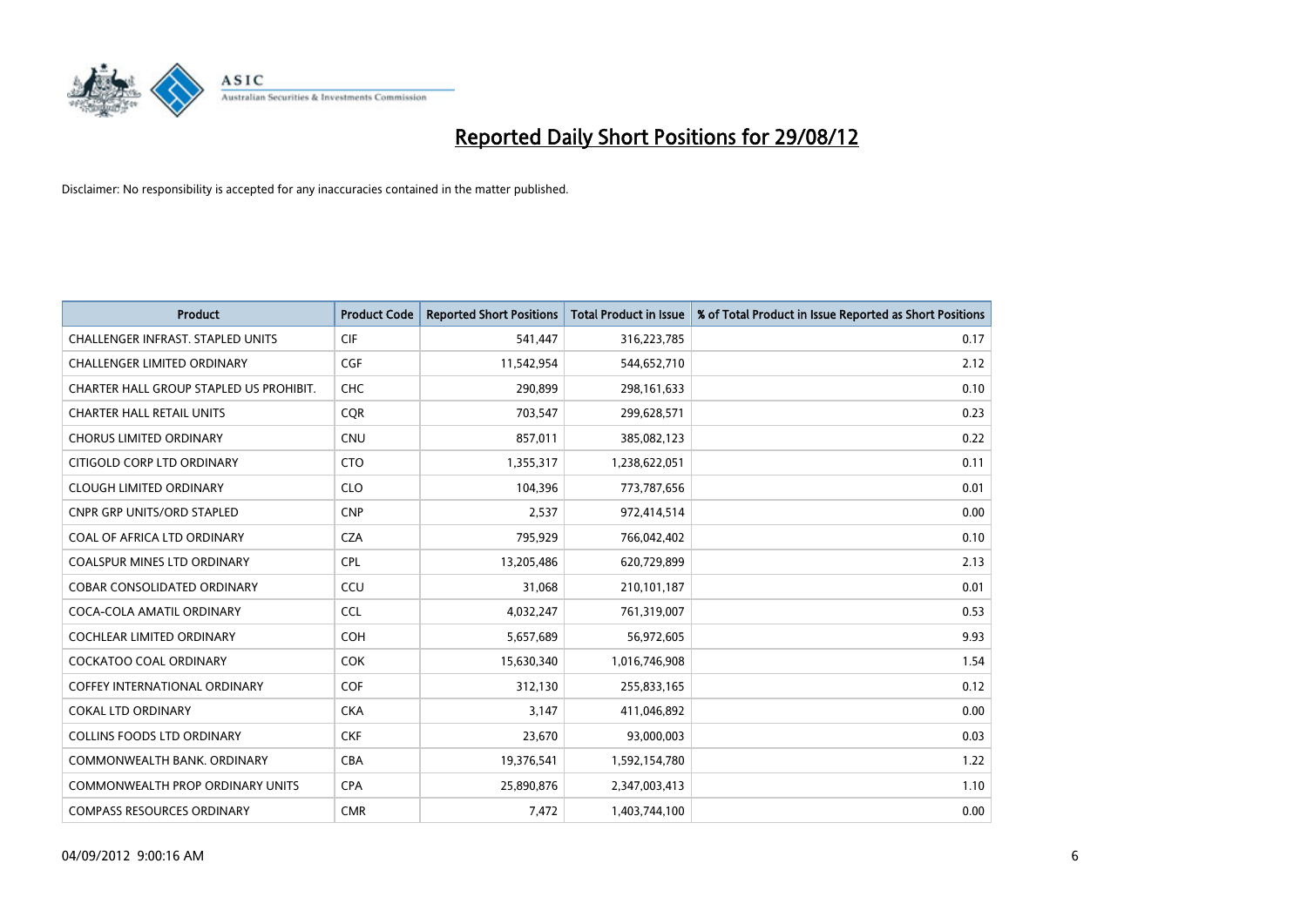

| <b>Product</b>                          | <b>Product Code</b> | <b>Reported Short Positions</b> | <b>Total Product in Issue</b> | % of Total Product in Issue Reported as Short Positions |
|-----------------------------------------|---------------------|---------------------------------|-------------------------------|---------------------------------------------------------|
| <b>COMPUTERSHARE LTD ORDINARY</b>       | CPU                 | 8,495,204                       | 555,664,059                   | 1.53                                                    |
| CONSOLIDATED MEDIA. ORDINARY            | <b>CMI</b>          | 968,922                         | 561,834,996                   | 0.17                                                    |
| CONTINENTAL COAL LTD ORDINARY           | CCC                 | 983                             | 445,894,046                   | 0.00                                                    |
| COOPER ENERGY LTD ORDINARY              | <b>COE</b>          | 46,257                          | 328,694,257                   | 0.01                                                    |
| <b>CREDIT CORP GROUP ORDINARY</b>       | <b>CCP</b>          | 52,168                          | 45,571,114                    | 0.11                                                    |
| <b>CROMWELL PROP STAPLED SECURITIES</b> | <b>CMW</b>          | 4,029                           | 1,172,569,708                 | 0.00                                                    |
| <b>CROWN LIMITED ORDINARY</b>           | <b>CWN</b>          | 3,771,860                       | 728,394,185                   | 0.52                                                    |
| <b>CSG LIMITED ORDINARY</b>             | CSV                 | 1,132,062                       | 282,567,499                   | 0.40                                                    |
| <b>CSL LIMITED ORDINARY</b>             | <b>CSL</b>          | 4,629,265                       | 505,573,127                   | 0.92                                                    |
| <b>CSR LIMITED ORDINARY</b>             | <b>CSR</b>          | 46,786,579                      | 506,000,315                   | 9.25                                                    |
| <b>CUDECO LIMITED ORDINARY</b>          | CDU                 | 5,437,710                       | 188,043,961                   | 2.89                                                    |
| <b>CUE ENERGY RESOURCE ORDINARY</b>     | <b>CUE</b>          | 24,777                          | 698,119,720                   | 0.00                                                    |
| DART ENERGY LTD ORDINARY                | <b>DTE</b>          | 16,268,662                      | 769,240,406                   | 2.11                                                    |
| DAVID JONES LIMITED ORDINARY            | <b>DIS</b>          | 37,954,412                      | 528,655,600                   | 7.18                                                    |
| DECMIL GROUP LIMITED ORDINARY           | <b>DCG</b>          | 1,506,396                       | 167,567,757                   | 0.90                                                    |
| DEEP YELLOW LIMITED ORDINARY            | <b>DYL</b>          | 176,675                         | 1,269,412,056                 | 0.01                                                    |
| DEXUS PROPERTY GROUP STAPLED UNITS      | <b>DXS</b>          | 11,302,243                      | 4,839,024,176                 | 0.23                                                    |
| DISCOVERY METALS LTD ORDINARY           | <b>DML</b>          | 13,916,411                      | 483,794,898                   | 2.88                                                    |
| DOMINO PIZZA ENTERPR ORDINARY           | <b>DMP</b>          | 332,581                         | 70,092,674                    | 0.47                                                    |
| DORAY MINERALS LTD ORDINARY             | <b>DRM</b>          | 152,141                         | 81,626,525                    | 0.19                                                    |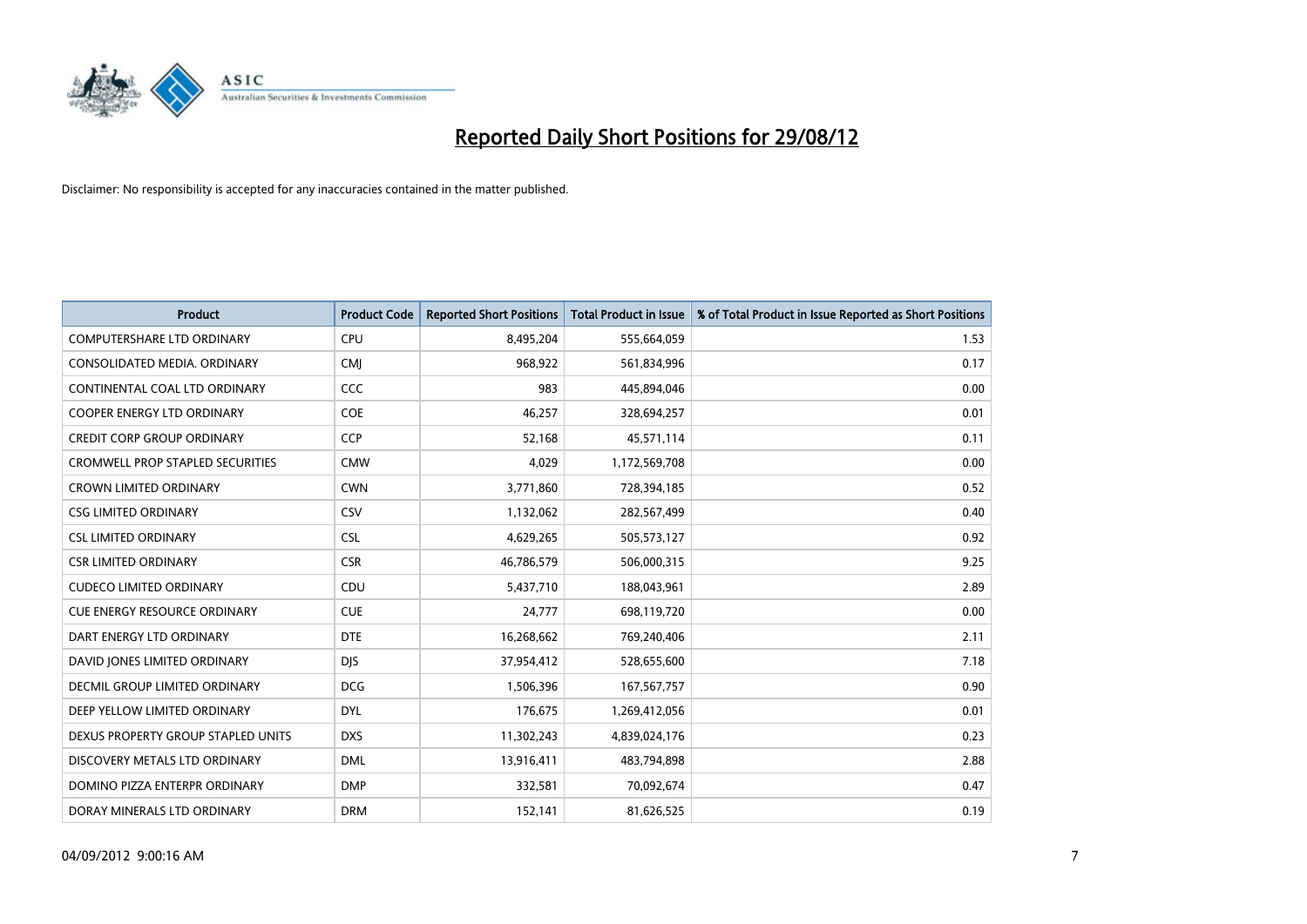

| <b>Product</b>                           | <b>Product Code</b> | <b>Reported Short Positions</b> | <b>Total Product in Issue</b> | % of Total Product in Issue Reported as Short Positions |
|------------------------------------------|---------------------|---------------------------------|-------------------------------|---------------------------------------------------------|
| DOWNER EDI LIMITED ORDINARY              | <b>DOW</b>          | 8,487,769                       | 429,100,296                   | 1.98                                                    |
| DRILLSEARCH ENERGY ORDINARY              | <b>DLS</b>          | 3,877,017                       | 386,468,803                   | 1.00                                                    |
| DUET GROUP STAPLED US PROHIBIT.          | <b>DUE</b>          | 7,182,306                       | 1,116,638,606                 | 0.64                                                    |
| DULUXGROUP LIMITED ORDINARY              | <b>DLX</b>          | 8,029,164                       | 368,984,902                   | 2.18                                                    |
| <b>DWS LTD ORDINARY</b>                  | <b>DWS</b>          | 15,443                          | 132,362,763                   | 0.01                                                    |
| ECHO ENTERTAINMENT ORDINARY              | EGP                 | 5,205,946                       | 825,672,730                   | 0.63                                                    |
| ELDERS LIMITED ORDINARY                  | <b>ELD</b>          | 18,067,799                      | 448,598,480                   | 4.03                                                    |
| ELDORADO GOLD CORP CDI 1:1               | EAU                 | 3,354                           | 4,385,961                     | 0.08                                                    |
| ELEMENTAL MINERALS ORDINARY              | <b>ELM</b>          | 157,812                         | 243,614,280                   | 0.06                                                    |
| ELEMENTOS LIMITED ORDINARY               | <b>ELT</b>          | 16                              | 82,383,526                    | 0.00                                                    |
| <b>EMECO HOLDINGS ORDINARY</b>           | <b>EHL</b>          | 9,159,307                       | 631,237,586                   | 1.45                                                    |
| <b>EMERALD OIL &amp; GAS NL ORDINARY</b> | <b>EMR</b>          | 200,000                         | 943,649,828                   | 0.02                                                    |
| <b>ENDEAVOUR MIN CORP CDI 1:1</b>        | <b>EVR</b>          | 281,412                         | 117,423,514                   | 0.24                                                    |
| <b>ENERGY RESOURCES ORDINARY 'A'</b>     | <b>ERA</b>          | 6,992,744                       | 517,725,062                   | 1.35                                                    |
| <b>ENERGY WORLD CORPOR, ORDINARY</b>     | <b>EWC</b>          | 18,628,816                      | 1,734,166,672                 | 1.07                                                    |
| ENVESTRA LIMITED ORDINARY                | <b>ENV</b>          | 15,411,269                      | 1,572,392,111                 | 0.98                                                    |
| EQUATORIAL RES LTD ORDINARY              | <b>EQX</b>          | 57,443                          | 117,235,353                   | 0.05                                                    |
| EVOLUTION MINING LTD ORDINARY            | <b>EVN</b>          | 2,149,902                       | 707,605,713                   | 0.30                                                    |
| FAIRFAX MEDIA LTD ORDINARY               | <b>FXI</b>          | 264,455,999                     | 2,351,955,725                 | 11.24                                                   |
| FAR LTD ORDINARY                         | <b>FAR</b>          | 21,000,000                      | 2,499,846,742                 | 0.84                                                    |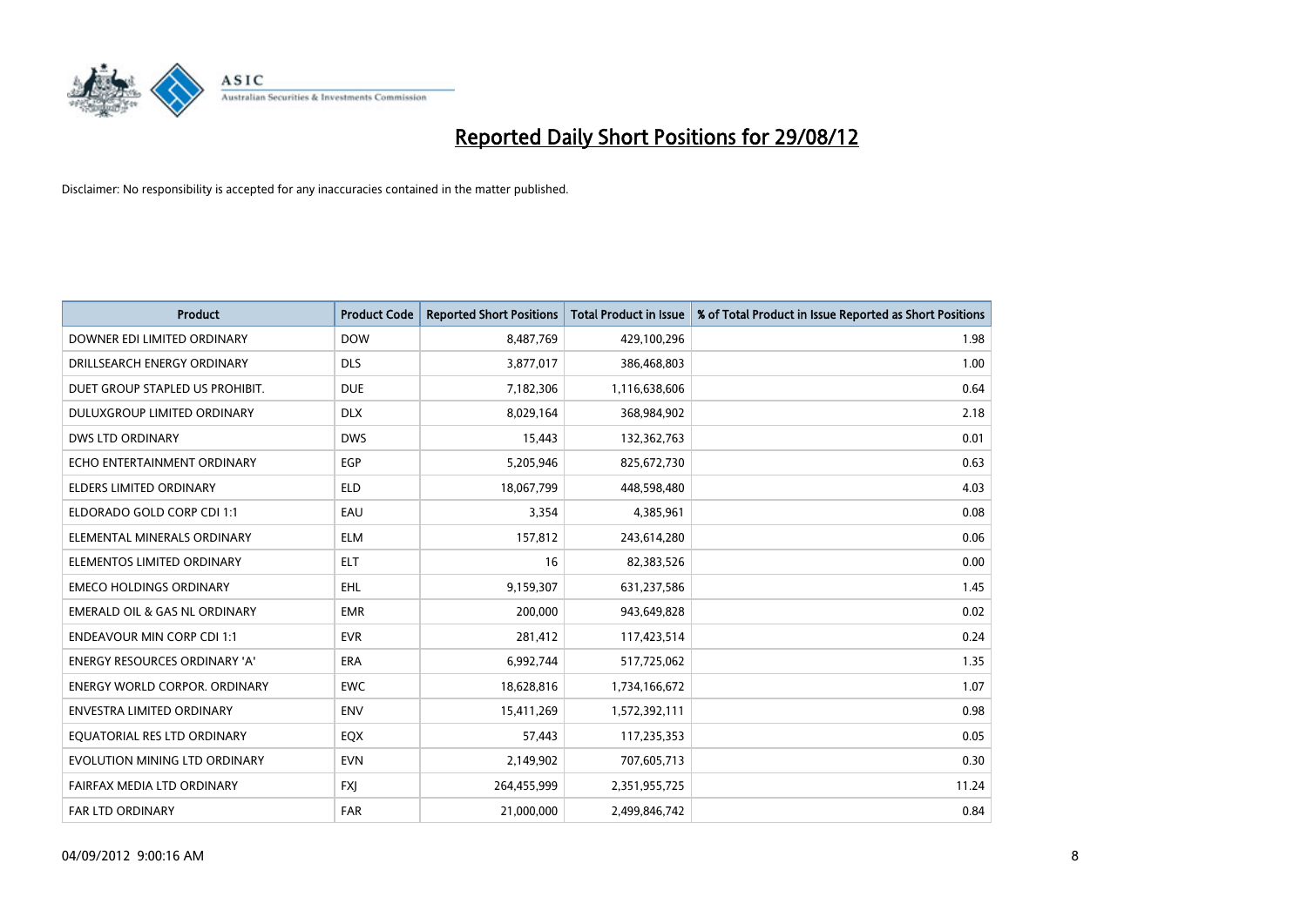

| <b>Product</b>                            | <b>Product Code</b> | <b>Reported Short Positions</b> | <b>Total Product in Issue</b> | % of Total Product in Issue Reported as Short Positions |
|-------------------------------------------|---------------------|---------------------------------|-------------------------------|---------------------------------------------------------|
| FINBAR GROUP LIMITED ORDINARY             | <b>FRI</b>          | 17,473                          | 214,172,868                   | 0.01                                                    |
| FKP PROPERTY GROUP STAPLED SECURITIES     | <b>FKP</b>          | 45,685,620                      | 1,212,083,417                 | 3.77                                                    |
| FLEETWOOD CORP ORDINARY                   | <b>FWD</b>          | 919,930                         | 59,217,993                    | 1.55                                                    |
| FLETCHER BUILDING ORDINARY                | <b>FBU</b>          | 10,500,519                      | 682,866,936                   | 1.54                                                    |
| <b>FLEXIGROUP LIMITED ORDINARY</b>        | <b>FXL</b>          | 9,361                           | 282,113,791                   | 0.00                                                    |
| <b>FLIGHT CENTRE ORDINARY</b>             | <b>FLT</b>          | 13,274,276                      | 100,055,135                   | 13.27                                                   |
| FLINDERS MINES LTD ORDINARY               | <b>FMS</b>          | 4,959,378                       | 1,821,300,404                 | 0.27                                                    |
| <b>FOCUS MINERALS LTD ORDINARY</b>        | <b>FML</b>          | 2,423,600                       | 4,320,773,701                 | 0.06                                                    |
| FORGE GROUP LIMITED ORDINARY              | FGE                 | 542,005                         | 86,169,014                    | 0.63                                                    |
| FORTESCUE METALS GRP ORDINARY             | <b>FMG</b>          | 228,105,716                     | 3,113,798,659                 | 7.33                                                    |
| <b>G.U.D. HOLDINGS ORDINARY</b>           | GUD                 | 1,498,042                       | 70,803,455                    | 2.12                                                    |
| <b>GALAXY RESOURCES ORDINARY</b>          | <b>GXY</b>          | 5,397,747                       | 506,359,381                   | 1.07                                                    |
| <b>GENETIC TECHNOLOGIES ORDINARY</b>      | <b>GTG</b>          | 614,400                         | 464,771,819                   | 0.13                                                    |
| <b>GEODYNAMICS LIMITED ORDINARY</b>       | GDY                 | 850                             | 406,452,608                   | 0.00                                                    |
| <b>GINDALBIE METALS LTD ORDINARY</b>      | <b>GBG</b>          | 54,151,881                      | 1,247,487,454                 | 4.34                                                    |
| <b>GOLD ROAD RES LTD ORDINARY</b>         | GOR                 | 31,172                          | 390,015,665                   | 0.01                                                    |
| <b>GOODMAN FIELDER, ORDINARY</b>          | <b>GFF</b>          | 32,312,169                      | 1,955,559,207                 | 1.65                                                    |
| <b>GOODMAN GROUP STAPLED US PROHIBIT.</b> | <b>GMG</b>          | 14,027,717                      | 1,605,107,475                 | 0.87                                                    |
| <b>GPT GROUP STAPLED SEC.</b>             | <b>GPT</b>          | 4,378,041                       | 1,766,785,075                 | 0.25                                                    |
| <b>GRAINCORP LIMITED A CLASS ORDINARY</b> | <b>GNC</b>          | 2,136,181                       | 198,318,900                   | 1.08                                                    |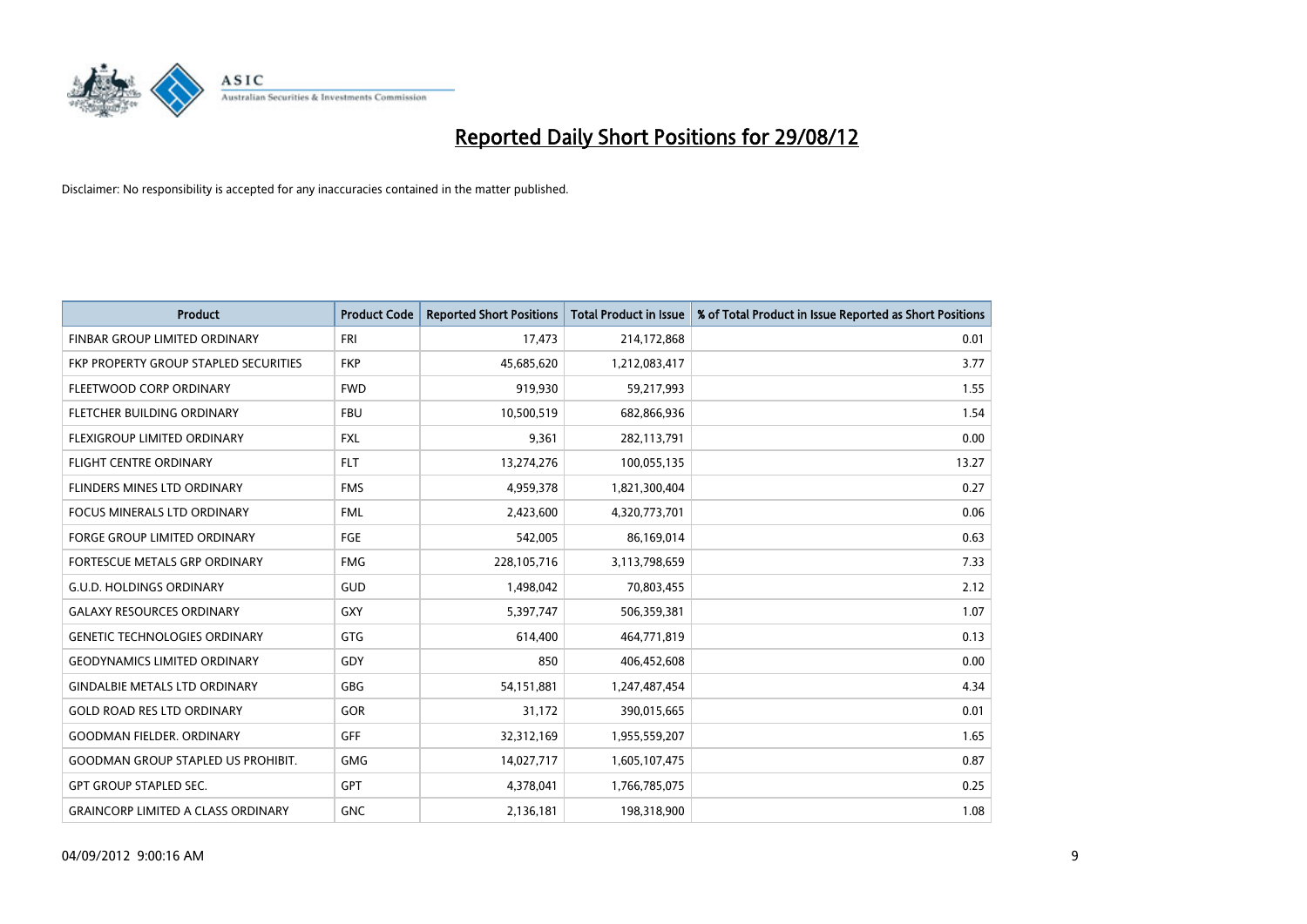

| <b>Product</b>                        | <b>Product Code</b> | <b>Reported Short Positions</b> | <b>Total Product in Issue</b> | % of Total Product in Issue Reported as Short Positions |
|---------------------------------------|---------------------|---------------------------------|-------------------------------|---------------------------------------------------------|
| <b>GRANGE RESOURCES, ORDINARY</b>     | <b>GRR</b>          | 4,123,014                       | 1,155,487,102                 | 0.36                                                    |
| <b>GREENLAND MIN EN LTD ORDINARY</b>  | GGG                 | 3,612,005                       | 416,590,488                   | 0.87                                                    |
| <b>GRYPHON MINERALS LTD ORDINARY</b>  | GRY                 | 18,001,182                      | 348,264,983                   | 5.17                                                    |
| <b>GUILDFORD COAL LTD ORDINARY</b>    | <b>GUF</b>          | 1,900,584                       | 521,046,899                   | 0.36                                                    |
| <b>GUIARAT NRE COAL LTD ORDINARY</b>  | <b>GNM</b>          | 588,100                         | 1,123,137,858                 | 0.05                                                    |
| <b>GUNNS LIMITED ORDINARY</b>         | <b>GNS</b>          | 55,105,305                      | 848,401,559                   | 6.50                                                    |
| <b>GWA GROUP LTD ORDINARY</b>         | <b>GWA</b>          | 12,959,172                      | 302,005,514                   | 4.29                                                    |
| HANSEN TECHNOLOGIES ORDINARY          | <b>HSN</b>          | 3,773                           | 158,112,120                   | 0.00                                                    |
| HARVEY NORMAN ORDINARY                | <b>HVN</b>          | 94,925,548                      | 1,062,316,784                 | 8.94                                                    |
| <b>HASTIE GROUP LIMITED ORDINARY</b>  | <b>HST</b>          | 233,914                         | 137,353,504                   | 0.17                                                    |
| HASTINGS DIVERSIFIED STAPLED SECURITY | <b>HDF</b>          | 930,850                         | 530,001,072                   | 0.18                                                    |
| <b>HENDERSON GROUP CDI 1:1</b>        | <b>HGG</b>          | 6,278,531                       | 704,007,724                   | 0.89                                                    |
| HFA HOLDINGS LIMITED ORDINARY         | <b>HFA</b>          | 3,809                           | 117,332,831                   | 0.00                                                    |
| <b>HIGHLANDS PACIFIC ORDINARY</b>     | <b>HIG</b>          | 700,000                         | 789,132,854                   | 0.09                                                    |
| HILLGROVE RES LTD ORDINARY            | <b>HGO</b>          | 4,319,694                       | 1,022,760,221                 | 0.42                                                    |
| HILLS HOLDINGS LTD ORDINARY           | <b>HIL</b>          | 3,112,512                       | 246,500,444                   | 1.26                                                    |
| HORIZON OIL LIMITED ORDINARY          | <b>HZN</b>          | 26,918,656                      | 1,130,811,515                 | 2.38                                                    |
| ICON ENERGY LIMITED ORDINARY          | <b>ICN</b>          | 72                              | 469,301,394                   | 0.00                                                    |
| <b>IINET LIMITED ORDINARY</b>         | <b>IIN</b>          | 14,990                          | 160,968,847                   | 0.01                                                    |
| ILUKA RESOURCES ORDINARY              | ILU                 | 39,966,138                      | 418,700,517                   | 9.55                                                    |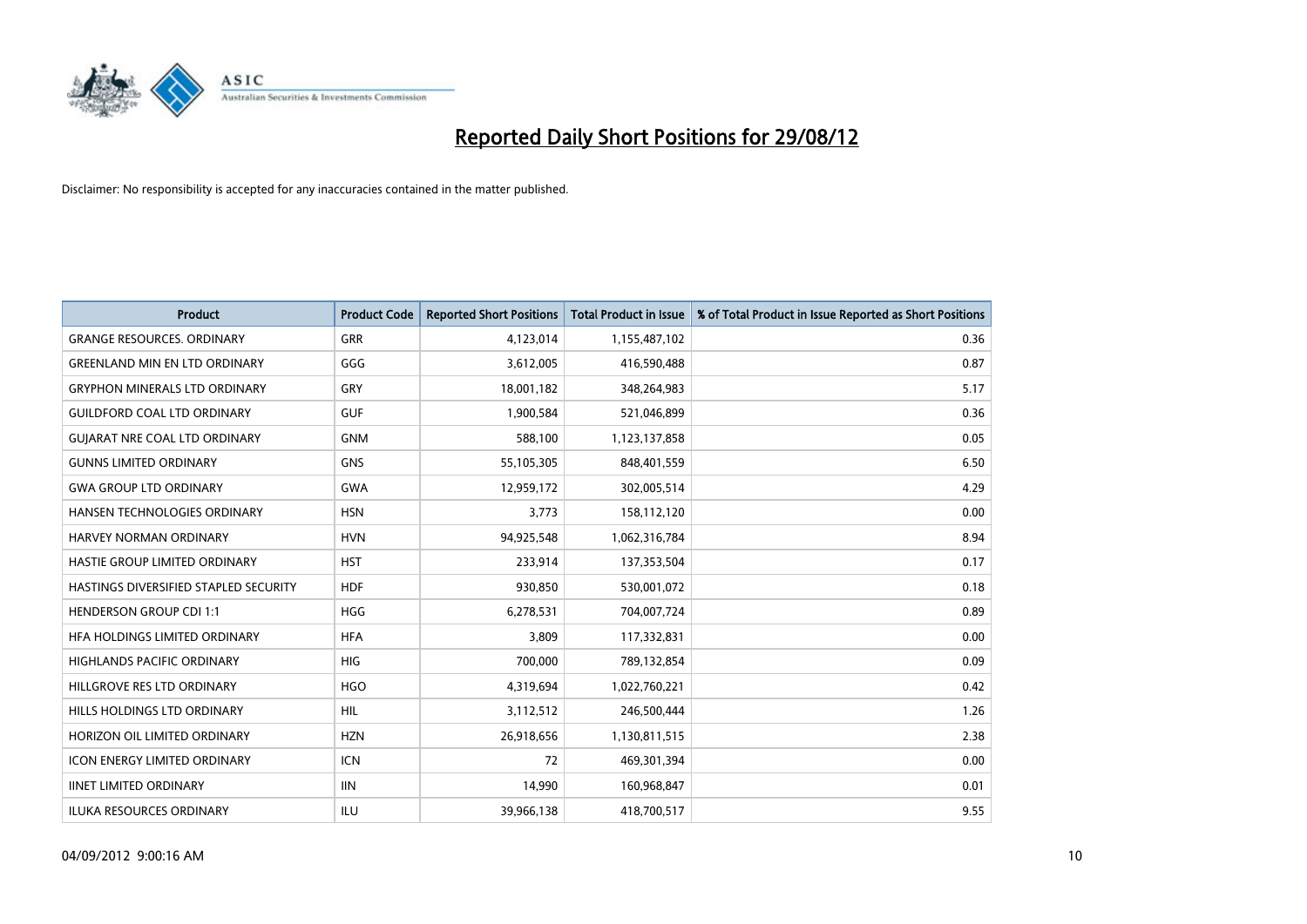

| <b>Product</b>                                | <b>Product Code</b> | <b>Reported Short Positions</b> | <b>Total Product in Issue</b> | % of Total Product in Issue Reported as Short Positions |
|-----------------------------------------------|---------------------|---------------------------------|-------------------------------|---------------------------------------------------------|
| <b>IMDEX LIMITED ORDINARY</b>                 | <b>IMD</b>          | 626,052                         | 208,235,426                   | 0.30                                                    |
| <b>INCITEC PIVOT ORDINARY</b>                 | IPL                 | 1,979,739                       | 1,628,730,107                 | 0.12                                                    |
| <b>INDEPENDENCE GROUP ORDINARY</b>            | <b>IGO</b>          | 12,256,816                      | 232,882,535                   | 5.26                                                    |
| INDOPHIL RESOURCES ORDINARY                   | <b>IRN</b>          | 1,539,105                       | 1,203,146,194                 | 0.13                                                    |
| <b>INDUSTREA LIMITED ORDINARY</b>             | IDL                 | 546,438                         | 370,268,218                   | 0.15                                                    |
| <b>INFIGEN ENERGY STAPLED SECURITIES</b>      | <b>IFN</b>          | 3,995,802                       | 762,265,972                   | 0.52                                                    |
| INSURANCE AUSTRALIA ORDINARY                  | IAG                 | 10,792,669                      | 2,079,034,021                 | 0.52                                                    |
| INTEGRA MINING LTD, ORDINARY                  | <b>IGR</b>          | 4,607,840                       | 934,440,899                   | 0.49                                                    |
| <b>INTREPID MINES ORDINARY</b>                | <b>IAU</b>          | 8,334,460                       | 553,657,757                   | 1.51                                                    |
| <b>INVESTA OFFICE FUND STAPLED SECURITIES</b> | <b>IOF</b>          | 2,638,110                       | 614,047,458                   | 0.43                                                    |
| <b>INVOCARE LIMITED ORDINARY</b>              | IVC                 | 3,450,126                       | 110,030,298                   | 3.14                                                    |
| <b>ION LIMITED ORDINARY</b>                   | <b>ION</b>          | 164,453                         | 256,365,105                   | 0.06                                                    |
| <b>IOOF HOLDINGS LTD ORDINARY</b>             | <b>IFL</b>          | 1,116,626                       | 229,794,395                   | 0.49                                                    |
| <b>IRESS LIMITED ORDINARY</b>                 | <b>IRE</b>          | 3,328,062                       | 128,428,871                   | 2.59                                                    |
| <b>IRON ORE HOLDINGS ORDINARY</b>             | <b>IOH</b>          | 47,169                          | 161,174,005                   | 0.03                                                    |
| ISHARES MSCI AUS 200 ISHARES MSCI AUS 200     | <b>IOZ</b>          | 10,552                          | 5,253,191                     | 0.20                                                    |
| <b>IVANHOE AUSTRALIA ORDINARY</b>             | <b>IVA</b>          | 3,627,342                       | 554,687,635                   | 0.65                                                    |
| JAMES HARDIE INDUST CHESS DEPOSITARY INT      | <b>IHX</b>          | 11,529,083                      | 438,172,130                   | 2.63                                                    |
| <b>IB HI-FI LIMITED ORDINARY</b>              | <b>IBH</b>          | 20,036,045                      | 98,850,643                    | 20.27                                                   |
| <b>IUPITER MINES ORDINARY</b>                 | <b>IMS</b>          | 74                              | 2,056,834,044                 | 0.00                                                    |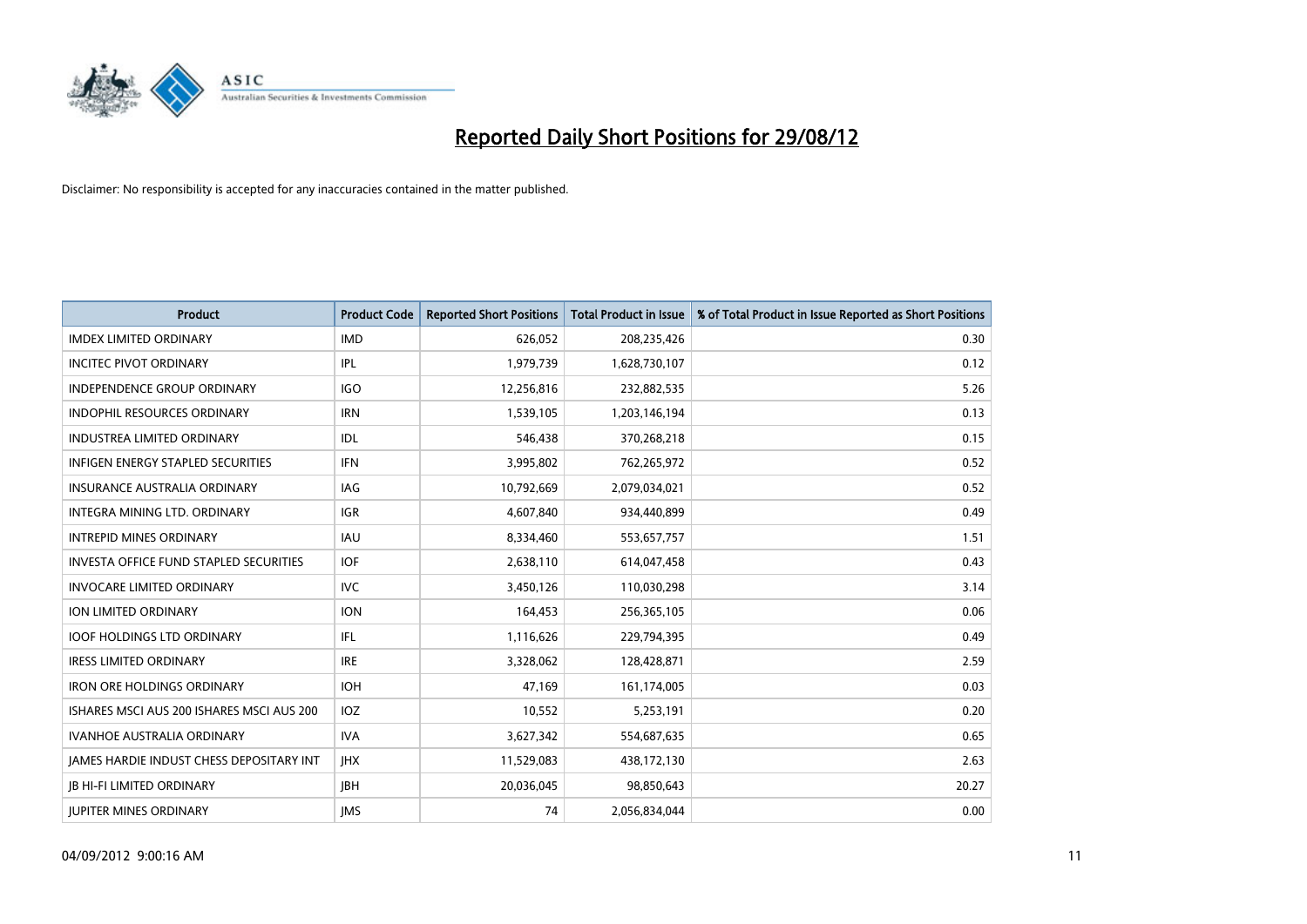

| <b>Product</b>                        | <b>Product Code</b> | <b>Reported Short Positions</b> | <b>Total Product in Issue</b> | % of Total Product in Issue Reported as Short Positions |
|---------------------------------------|---------------------|---------------------------------|-------------------------------|---------------------------------------------------------|
| <b>KAGARA LTD ORDINARY</b>            | <b>KZL</b>          | 3,427,458                       | 798,953,117                   | 0.43                                                    |
| KANGAROO RES LTD ORDINARY             | <b>KRL</b>          | 796,434                         | 3,434,430,012                 | 0.02                                                    |
| KAROON GAS AUSTRALIA ORDINARY         | <b>KAR</b>          | 793,122                         | 221,420,769                   | 0.36                                                    |
| KATHMANDU HOLD LTD ORDINARY           | <b>KMD</b>          | 1,199,415                       | 200,165,940                   | 0.60                                                    |
| <b>KBL MINING LIMITED ORDINARY</b>    | <b>KBL</b>          | 1,820                           | 285,421,456                   | 0.00                                                    |
| <b>KENTOR GOLD LIMITED ORDINARY</b>   | KGL                 | 275                             | 140,040,563                   | 0.00                                                    |
| KINGSGATE CONSOLID. ORDINARY          | <b>KCN</b>          | 7,208,615                       | 151,347,122                   | 4.76                                                    |
| KINGSROSE MINING LTD ORDINARY         | <b>KRM</b>          | 124,088                         | 289,243,617                   | 0.04                                                    |
| LEIGHTON HOLDINGS ORDINARY            | LEI                 | 12,899,715                      | 337,087,596                   | 3.83                                                    |
| LEND LEASE GROUP UNIT/ORD STAPLED     | LLC                 | 7,327,365                       | 572,789,827                   | 1.28                                                    |
| LINC ENERGY LTD ORDINARY              | <b>LNC</b>          | 45,507,764                      | 504,487,631                   | 9.02                                                    |
| LIQUEFIED NATURAL ORDINARY            | <b>LNG</b>          | 272,800                         | 267,699,015                   | 0.10                                                    |
| LYNAS CORPORATION ORDINARY            | <b>LYC</b>          | 188, 162, 111                   | 1,715,029,131                 | 10.97                                                   |
| M2 TELECOMMUNICATION ORDINARY         | <b>MTU</b>          | 2,306,577                       | 156,581,954                   | 1.47                                                    |
| <b>MACMAHON HOLDINGS ORDINARY</b>     | <b>MAH</b>          | 4,758,302                       | 741,316,038                   | 0.64                                                    |
| MACQ ATLAS ROADS GRP ORDINARY STAPLED | <b>MOA</b>          | 5,483,819                       | 478,531,436                   | 1.15                                                    |
| MACQUARIE GROUP LTD ORDINARY          | <b>MOG</b>          | 6,299,788                       | 340,876,697                   | 1.85                                                    |
| MAGELLAN FLAGSHIP ORDINARY            | <b>MFF</b>          | 100                             | 344,844,354                   | 0.00                                                    |
| <b>MARENGO MINING ORDINARY</b>        | <b>MGO</b>          | 39,850                          | 1,137,720,551                 | 0.00                                                    |
| MASTERMYNE GROUP LTD ORDINARY         | <b>MYE</b>          | 49,000                          | 75,367,514                    | 0.07                                                    |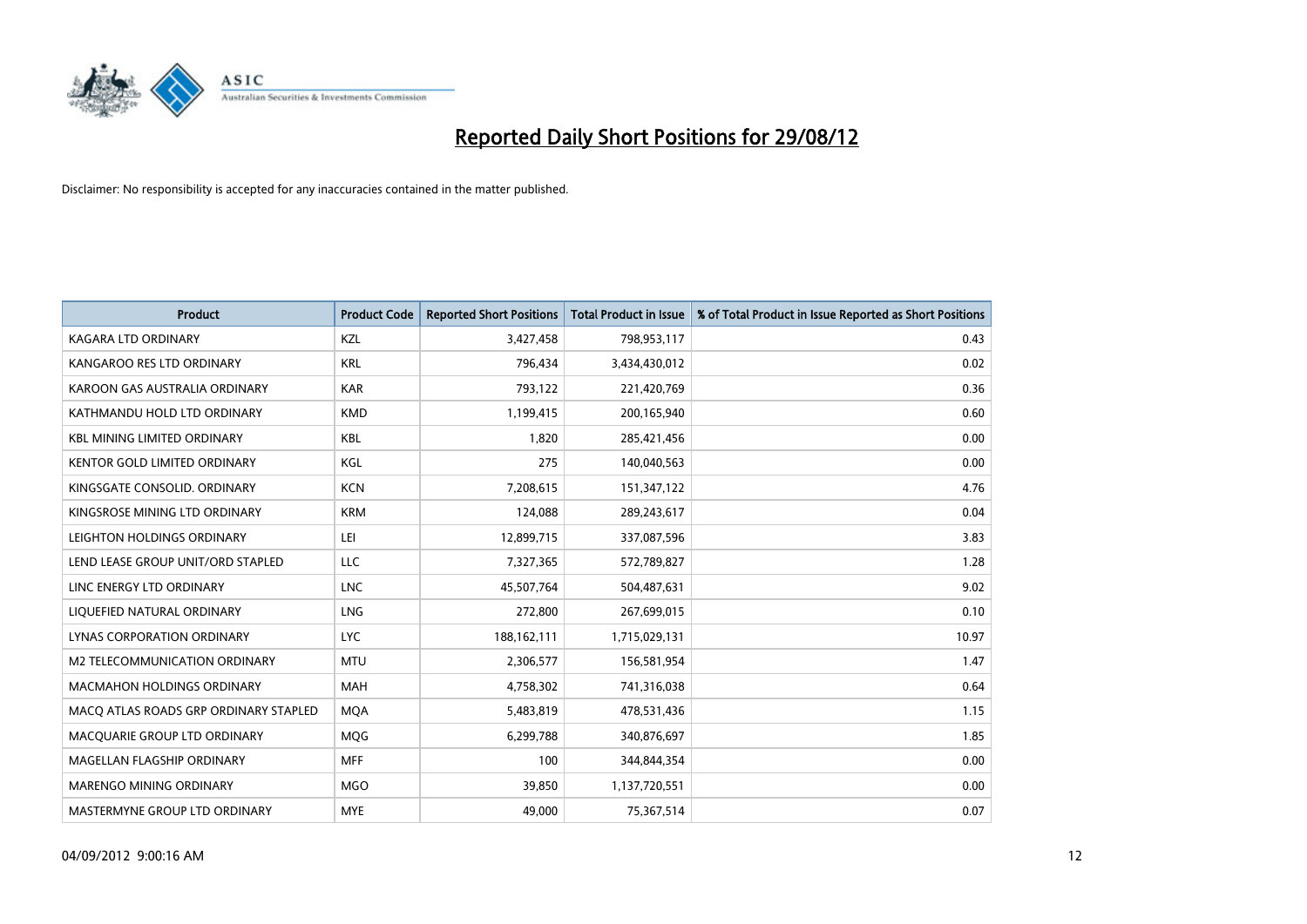

| <b>Product</b>                       | <b>Product Code</b> | <b>Reported Short Positions</b> | <b>Total Product in Issue</b> | % of Total Product in Issue Reported as Short Positions |
|--------------------------------------|---------------------|---------------------------------|-------------------------------|---------------------------------------------------------|
| <b>MATRIX C &amp; E LTD ORDINARY</b> | <b>MCE</b>          | 1,022,498                       | 94,555,428                    | 1.08                                                    |
| MAVERICK DRILLING ORDINARY           | <b>MAD</b>          | 2,424,726                       | 292,104,090                   | 0.83                                                    |
| MCMILLAN SHAKESPEARE ORDINARY        | <b>MMS</b>          | 70,852                          | 74,523,965                    | 0.10                                                    |
| MEDUSA MINING LTD ORDINARY           | <b>MML</b>          | 1,353,121                       | 188,903,911                   | 0.72                                                    |
| MELBOURNE IT LIMITED ORDINARY        | <b>MLB</b>          | 50,002                          | 81,965,992                    | 0.06                                                    |
| MEO AUSTRALIA LTD ORDINARY           | <b>MEO</b>          | 3,808,186                       | 539,913,260                   | 0.71                                                    |
| <b>MERMAID MARINE ORDINARY</b>       | <b>MRM</b>          | 1,677,468                       | 219,453,350                   | 0.76                                                    |
| MESOBLAST LIMITED ORDINARY           | <b>MSB</b>          | 17,649,095                      | 284,478,361                   | 6.20                                                    |
| METALS X LIMITED ORDINARY            | <b>MLX</b>          | 1,820,683                       | 1,316,663,257                 | 0.14                                                    |
| METCASH LIMITED ORDINARY             | <b>MTS</b>          | 44,097,153                      | 880,704,786                   | 5.01                                                    |
| METMINCO LIMITED ORDINARY            | <b>MNC</b>          | 13,678                          | 1,749,541,573                 | 0.00                                                    |
| MHM METALS LIMITED ORDINARY          | <b>MHM</b>          | 37,083                          | 117,471,667                   | 0.03                                                    |
| MICLYN EXP OFFSHR ORDINARY           | <b>MIO</b>          | 89,278                          | 278,515,705                   | 0.03                                                    |
| MILTON CORPORATION ORDINARY          | <b>MLT</b>          | 12,800                          | 121,625,655                   | 0.01                                                    |
| MINCOR RESOURCES NL ORDINARY         | <b>MCR</b>          | 961,876                         | 188,208,274                   | 0.51                                                    |
| MINERAL DEPOSITS ORDINARY            | <b>MDL</b>          | 469,784                         | 83,538,786                    | 0.56                                                    |
| MINERAL RESOURCES. ORDINARY          | <b>MIN</b>          | 3,534,356                       | 184,956,018                   | 1.91                                                    |
| MIRABELA NICKEL LTD ORDINARY         | <b>MBN</b>          | 13,267,460                      | 876,571,645                   | 1.51                                                    |
| MIRVAC GROUP STAPLED SECURITIES      | <b>MGR</b>          | 12,292,032                      | 3,425,587,451                 | 0.36                                                    |
| MOLOPO ENERGY LTD ORDINARY           | <b>MPO</b>          | 1,124,797                       | 245,849,711                   | 0.46                                                    |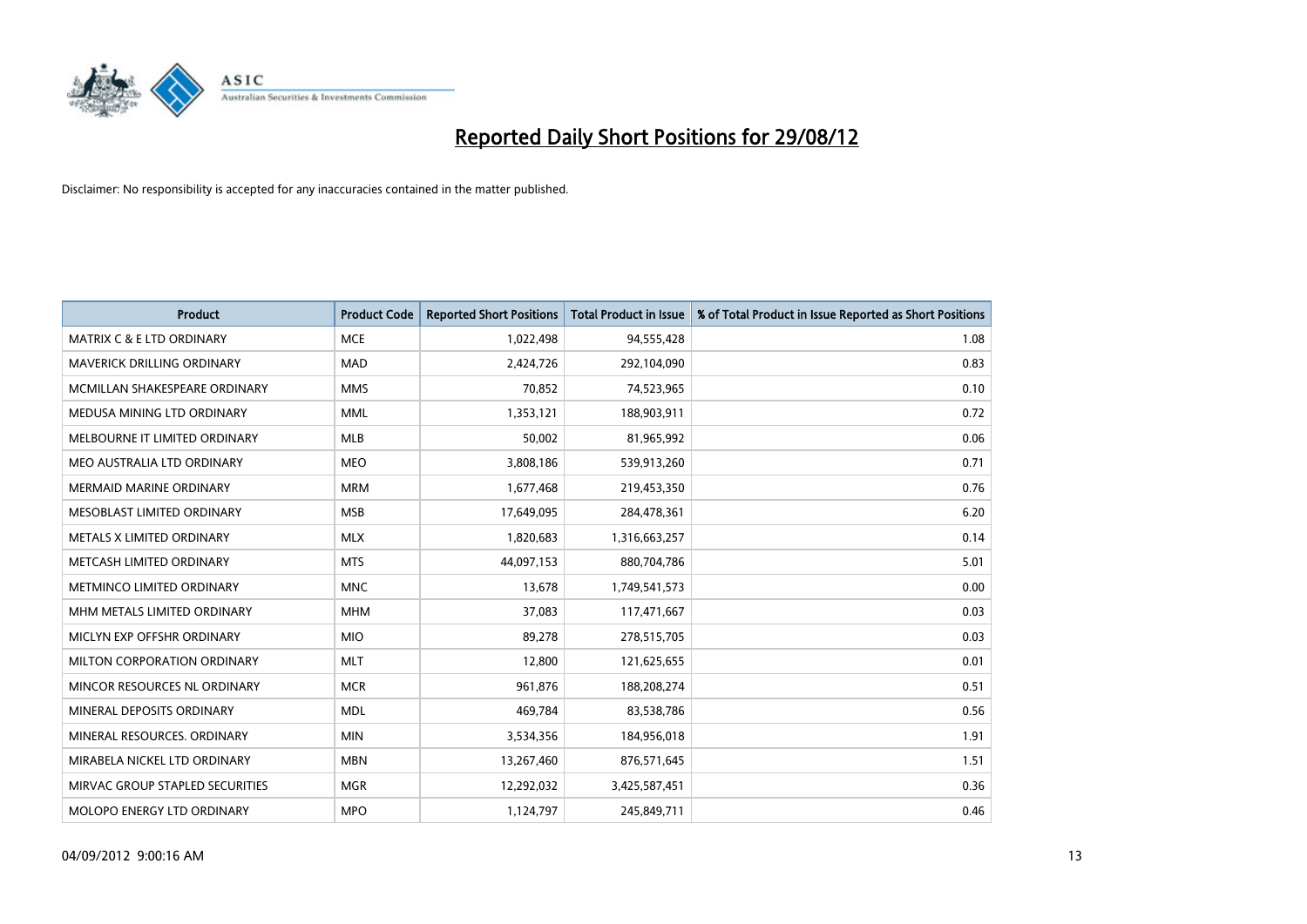

| <b>Product</b>                       | <b>Product Code</b> | <b>Reported Short Positions</b> | <b>Total Product in Issue</b> | % of Total Product in Issue Reported as Short Positions |
|--------------------------------------|---------------------|---------------------------------|-------------------------------|---------------------------------------------------------|
| MOLY MINES LIMITED ORDINARY          | <b>MOL</b>          | 101                             | 384,893,989                   | 0.00                                                    |
| MONADELPHOUS GROUP ORDINARY          | <b>MND</b>          | 3,925,261                       | 88,674,327                    | 4.43                                                    |
| MORTGAGE CHOICE LTD ORDINARY         | <b>MOC</b>          | 2,324,547                       | 120,319,572                   | 1.93                                                    |
| MOUNT GIBSON IRON ORDINARY           | <b>MGX</b>          | 3,947,597                       | 1,085,728,430                 | 0.36                                                    |
| <b>MURCHISON METALS LTD ORDINARY</b> | <b>MMX</b>          | 1,641,394                       | 450,427,346                   | 0.36                                                    |
| <b>MYER HOLDINGS LTD ORDINARY</b>    | <b>MYR</b>          | 42,207,081                      | 583,384,551                   | 7.23                                                    |
| <b>MYSTATE LIMITED ORDINARY</b>      | <b>MYS</b>          | 20,991                          | 86,977,573                    | 0.02                                                    |
| NATIONAL AUST, BANK ORDINARY         | <b>NAB</b>          | 21,626,677                      | 2,273,158,183                 | 0.95                                                    |
| NAVITAS LIMITED ORDINARY             | <b>NVT</b>          | 11,772,758                      | 375,318,628                   | 3.14                                                    |
| NEON ENERGY LIMITED ORDINARY         | <b>NEN</b>          | 3,853,776                       | 439,237,518                   | 0.88                                                    |
| NEW HOPE CORPORATION ORDINARY        | <b>NHC</b>          | 2,995,800                       | 830,411,534                   | 0.36                                                    |
| NEWCREST MINING ORDINARY             | <b>NCM</b>          | 2,546,220                       | 765,000,000                   | 0.33                                                    |
| NEWS CORP A NON-VOTING CDI           | <b>NWSLV</b>        | 3,234,403                       | 1,566,810,431                 | 0.21                                                    |
| NEWS CORP B VOTING CDI               | <b>NWS</b>          | 1,716,272                       | 798,520,953                   | 0.21                                                    |
| NEWSAT LIMITED ORDINARY              | <b>NWT</b>          | 70,000                          | 233,052,157                   | 0.03                                                    |
| NEXTDC LIMITED ORDINARY              | <b>NXT</b>          | 2,453,075                       | 150,602,388                   | 1.63                                                    |
| NEXUS ENERGY LIMITED ORDINARY        | <b>NXS</b>          | 3,198,372                       | 1,329,821,159                 | 0.24                                                    |
| NIB HOLDINGS LIMITED ORDINARY        | <b>NHF</b>          | 53,118                          | 439,004,182                   | 0.01                                                    |
| NIDO PETROLEUM ORDINARY              | <b>NDO</b>          | 105,313                         | 1,390,829,818                 | 0.01                                                    |
| NOBLE MINERAL RES ORDINARY           | <b>NMG</b>          | 4,536,497                       | 610,147,952                   | 0.74                                                    |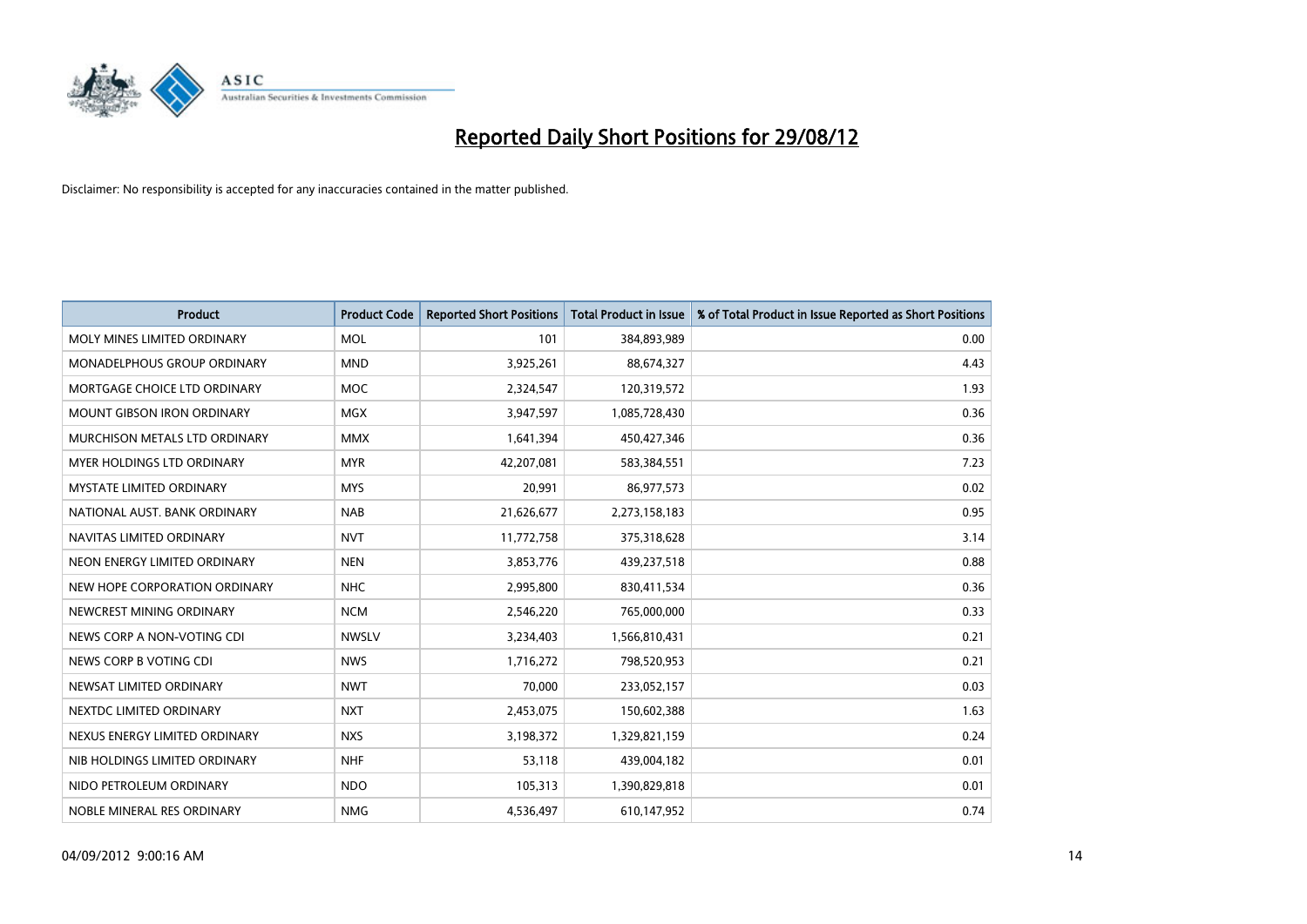

| <b>Product</b>                        | <b>Product Code</b> | <b>Reported Short Positions</b> | <b>Total Product in Issue</b> | % of Total Product in Issue Reported as Short Positions |
|---------------------------------------|---------------------|---------------------------------|-------------------------------|---------------------------------------------------------|
| NORFOLK GROUP ORDINARY                | <b>NFK</b>          | 350                             | 158,890,730                   | 0.00                                                    |
| NORTHERN IRON LTD ORDINARY            | <b>NFE</b>          | 181,570                         | 369,980,113                   | 0.05                                                    |
| NORTHERN STAR ORDINARY                | <b>NST</b>          | 1,405,511                       | 416,924,034                   | 0.34                                                    |
| NRW HOLDINGS LIMITED ORDINARY         | <b>NWH</b>          | 2,892,413                       | 278,888,011                   | 1.04                                                    |
| NUFARM LIMITED ORDINARY               | <b>NUF</b>          | 6,262,901                       | 262,142,247                   | 2.39                                                    |
| OAKTON LIMITED ORDINARY               | <b>OKN</b>          | 162,025                         | 91,721,874                    | 0.18                                                    |
| OCEANAGOLD CORP. CHESS DEPOSITARY INT | <b>OGC</b>          | 576,452                         | 262,982,710                   | 0.22                                                    |
| OIL SEARCH LTD ORDINARY               | OSH                 | 5,523,453                       | 1,331,356,047                 | 0.41                                                    |
| OM HOLDINGS LIMITED ORDINARY          | <b>OMH</b>          | 4,433,940                       | 604,105,150                   | 0.73                                                    |
| ORICA LIMITED ORDINARY                | ORI                 | 1,648,022                       | 365,642,802                   | 0.45                                                    |
| ORIGIN ENERGY ORDINARY                | <b>ORG</b>          | 7,675,522                       | 1,089,727,225                 | 0.70                                                    |
| OROCOBRE LIMITED ORDINARY             | <b>ORE</b>          | 120,329                         | 103,195,029                   | 0.12                                                    |
| OROTONGROUP LIMITED ORDINARY          | <b>ORL</b>          | 162,997                         | 40,880,902                    | 0.40                                                    |
| OZ MINERALS ORDINARY                  | OZL                 | 6,418,628                       | 303,470,022                   | 2.12                                                    |
| <b>PACIFIC BRANDS ORDINARY</b>        | <b>PBG</b>          | 6,519,788                       | 912,915,695                   | 0.71                                                    |
| PALADIN ENERGY LTD ORDINARY           | <b>PDN</b>          | 64,814,948                      | 835,645,290                   | 7.76                                                    |
| PANAUST LIMITED ORDINARY              | <b>PNA</b>          | 4,062,630                       | 604,599,995                   | 0.67                                                    |
| PANCONTINENTAL OIL ORDINARY           | PCL                 | 200,000                         | 1,148,744,096                 | 0.02                                                    |
| PANORAMIC RESOURCES ORDINARY          | PAN                 | 5,806,207                       | 255,681,195                   | 2.27                                                    |
| PAPERLINX LIMITED ORDINARY            | <b>PPX</b>          | 1,429,178                       | 609,280,761                   | 0.23                                                    |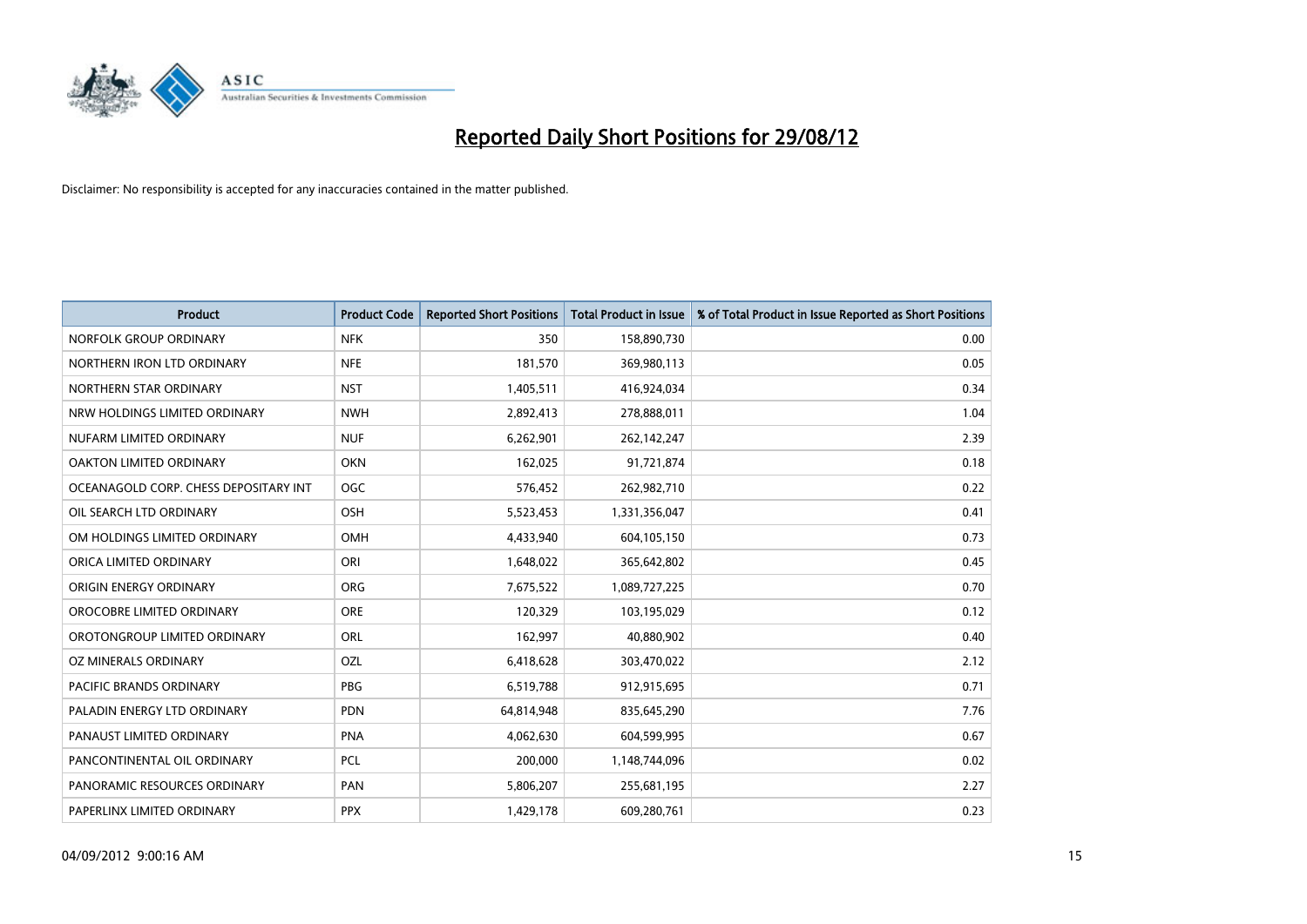

| <b>Product</b>                      | <b>Product Code</b> | <b>Reported Short Positions</b> | <b>Total Product in Issue</b> | % of Total Product in Issue Reported as Short Positions |
|-------------------------------------|---------------------|---------------------------------|-------------------------------|---------------------------------------------------------|
| PAPILLON RES LTD ORDINARY           | PIR                 | 566,406                         | 245,819,121                   | 0.23                                                    |
| PEET LIMITED ORDINARY               | <b>PPC</b>          | 1,699,989                       | 320,170,604                   | 0.53                                                    |
| PERILYA LIMITED ORDINARY            | PEM                 | 272,075                         | 769,316,426                   | 0.04                                                    |
| PERPETUAL LIMITED ORDINARY          | <b>PPT</b>          | 2,248,639                       | 41,980,678                    | 5.36                                                    |
| PERSEUS MINING LTD ORDINARY         | PRU                 | 10,960,862                      | 457,962,088                   | 2.39                                                    |
| PHARMAXIS LTD ORDINARY              | <b>PXS</b>          | 4,909,512                       | 307,888,389                   | 1.59                                                    |
| PLATINUM ASSET ORDINARY             | <b>PTM</b>          | 6,583,944                       | 561,347,878                   | 1.17                                                    |
| PLATINUM AUSTRALIA ORDINARY         | <b>PLA</b>          | 836,127                         | 504,968,043                   | 0.17                                                    |
| PMI GOLD CORP CDI 1:1               | <b>PVM</b>          | 55,586                          | 71,705,667                    | 0.08                                                    |
| PMP LIMITED ORDINARY                | <b>PMP</b>          | 71,219                          | 323,781,124                   | 0.02                                                    |
| PREMIER INVESTMENTS ORDINARY        | <b>PMV</b>          | 809,208                         | 155,260,478                   | 0.52                                                    |
| PRIMA BIOMED LTD ORDINARY           | PRR                 | 4,323,814                       | 1,066,063,388                 | 0.41                                                    |
| PRIMARY HEALTH CARE ORDINARY        | <b>PRY</b>          | 21,562,881                      | 501,717,314                   | 4.30                                                    |
| PRIMEAG AUSTRALIA ORDINARY          | PAG                 | 77,189                          | 266,394,444                   | 0.03                                                    |
| PROGRAMMED ORDINARY                 | <b>PRG</b>          | 583,789                         | 118,175,280                   | 0.49                                                    |
| <b>QANTAS AIRWAYS ORDINARY</b>      | QAN                 | 15,066,522                      | 2,265,123,620                 | 0.67                                                    |
| <b>OBE INSURANCE GROUP ORDINARY</b> | <b>OBE</b>          | 51,873,144                      | 1,181,684,901                 | 4.39                                                    |
| OR NATIONAL LIMITED ORDINARY        | <b>ORN</b>          | 17,841,802                      | 2,440,000,000                 | 0.73                                                    |
| ORXPHARMA LTD ORDINARY              | <b>QRX</b>          | 177,680                         | 144,577,206                   | 0.12                                                    |
| <b>OUBE LOGISTICS HLDG ORDINARY</b> | <b>QUB</b>          | 6,415,644                       | 921,407,185                   | 0.70                                                    |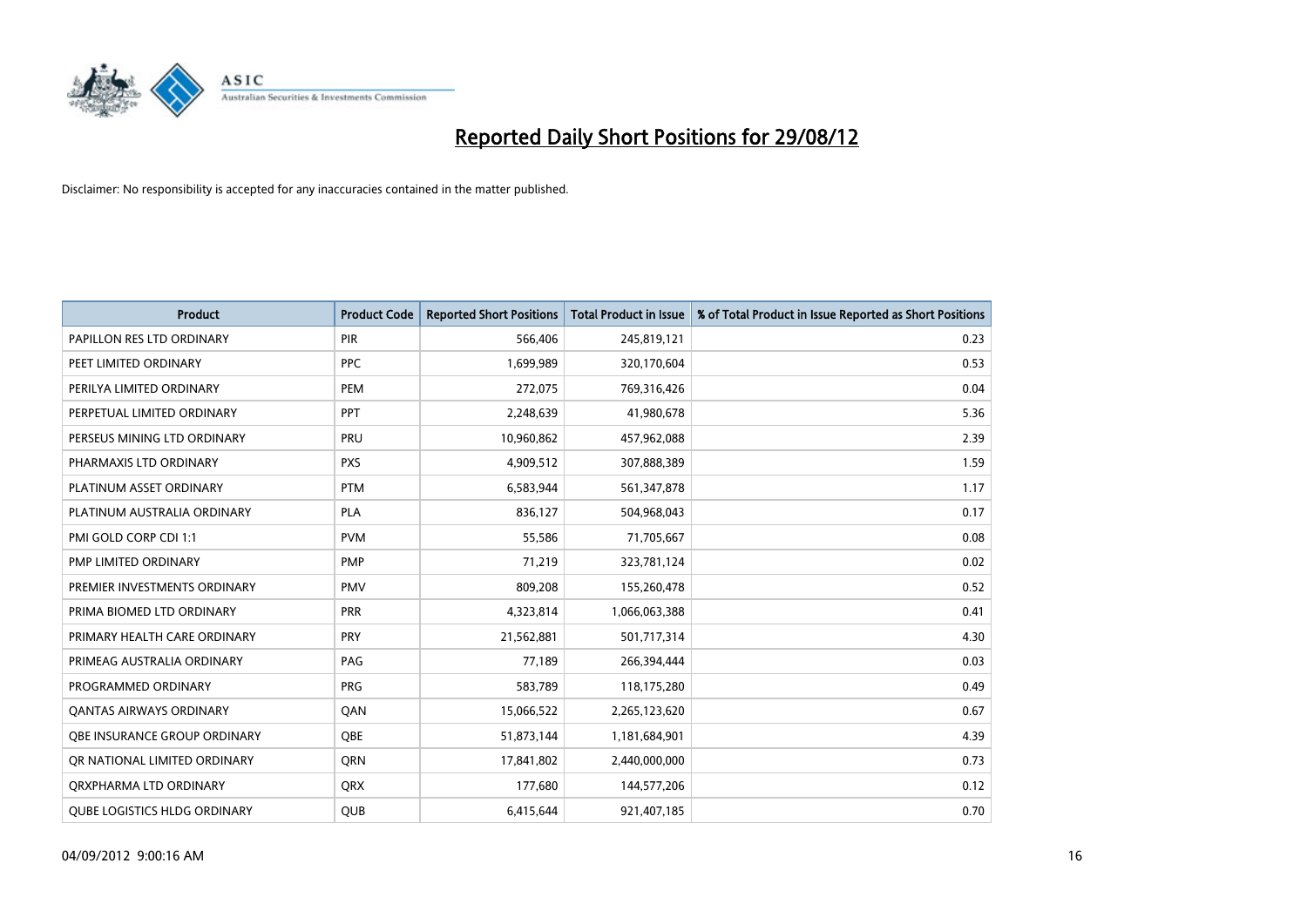

| <b>Product</b>                      | <b>Product Code</b> | <b>Reported Short Positions</b> | <b>Total Product in Issue</b> | % of Total Product in Issue Reported as Short Positions |
|-------------------------------------|---------------------|---------------------------------|-------------------------------|---------------------------------------------------------|
| RAMELIUS RESOURCES ORDINARY         | <b>RMS</b>          | 3,973,242                       | 336,256,949                   | 1.18                                                    |
| RAMSAY HEALTH CARE ORDINARY         | <b>RHC</b>          | 2,984,464                       | 202,081,252                   | 1.48                                                    |
| RANGE RESOURCES LTD ORDINARY        | <b>RRS</b>          | 351,831                         | 2,118,880,660                 | 0.02                                                    |
| <b>RCR TOMLINSON ORDINARY</b>       | <b>RCR</b>          | 34,450                          | 131,444,875                   | 0.03                                                    |
| <b>REA GROUP ORDINARY</b>           | <b>REA</b>          | 293,371                         | 131,714,699                   | 0.22                                                    |
| <b>RECKON LIMITED ORDINARY</b>      | <b>RKN</b>          | 703,378                         | 129,488,015                   | 0.54                                                    |
| <b>RED 5 LIMITED ORDINARY</b>       | <b>RED</b>          | 222,831                         | 135,488,008                   | 0.16                                                    |
| RED EMPEROR RESOURCE ORDINARY       | <b>RMP</b>          | 4,500                           | 266,234,221                   | 0.00                                                    |
| <b>RED FORK ENERGY ORDINARY</b>     | <b>RFE</b>          | 1,519,433                       | 310,324,853                   | 0.49                                                    |
| REDBANK ENERGY LTD ORDINARY         | <b>AEI</b>          | 13                              | 786,287                       | 0.00                                                    |
| REED RESOURCES LTD ORDINARY         | <b>RDR</b>          | 43,385                          | 464,112,073                   | 0.01                                                    |
| <b>REGIS RESOURCES ORDINARY</b>     | <b>RRL</b>          | 889,319                         | 453,366,465                   | 0.20                                                    |
| RESMED INC CDI 10:1                 | <b>RMD</b>          | 482,515                         | 1,556,242,300                 | 0.03                                                    |
| RESOLUTE MINING ORDINARY            | <b>RSG</b>          | 2,515,691                       | 628,628,623                   | 0.40                                                    |
| <b>RESOURCE GENERATION ORDINARY</b> | <b>RES</b>          | 173                             | 262,895,652                   | 0.00                                                    |
| RETAIL FOOD GROUP ORDINARY          | <b>RFG</b>          | 60                              | 108,910,114                   | 0.00                                                    |
| REVERSE CORP LIMITED ORDINARY       | <b>REF</b>          | 100                             | 92,382,175                    | 0.00                                                    |
| REX MINERALS LIMITED ORDINARY       | <b>RXM</b>          | 543,437                         | 188,907,284                   | 0.29                                                    |
| RHG LIMITED ORDINARY                | <b>RHG</b>          | 36,083                          | 308,483,177                   | 0.01                                                    |
| RIALTO ENERGY ORDINARY              | <b>RIA</b>          | 41                              | 672,259,992                   | 0.00                                                    |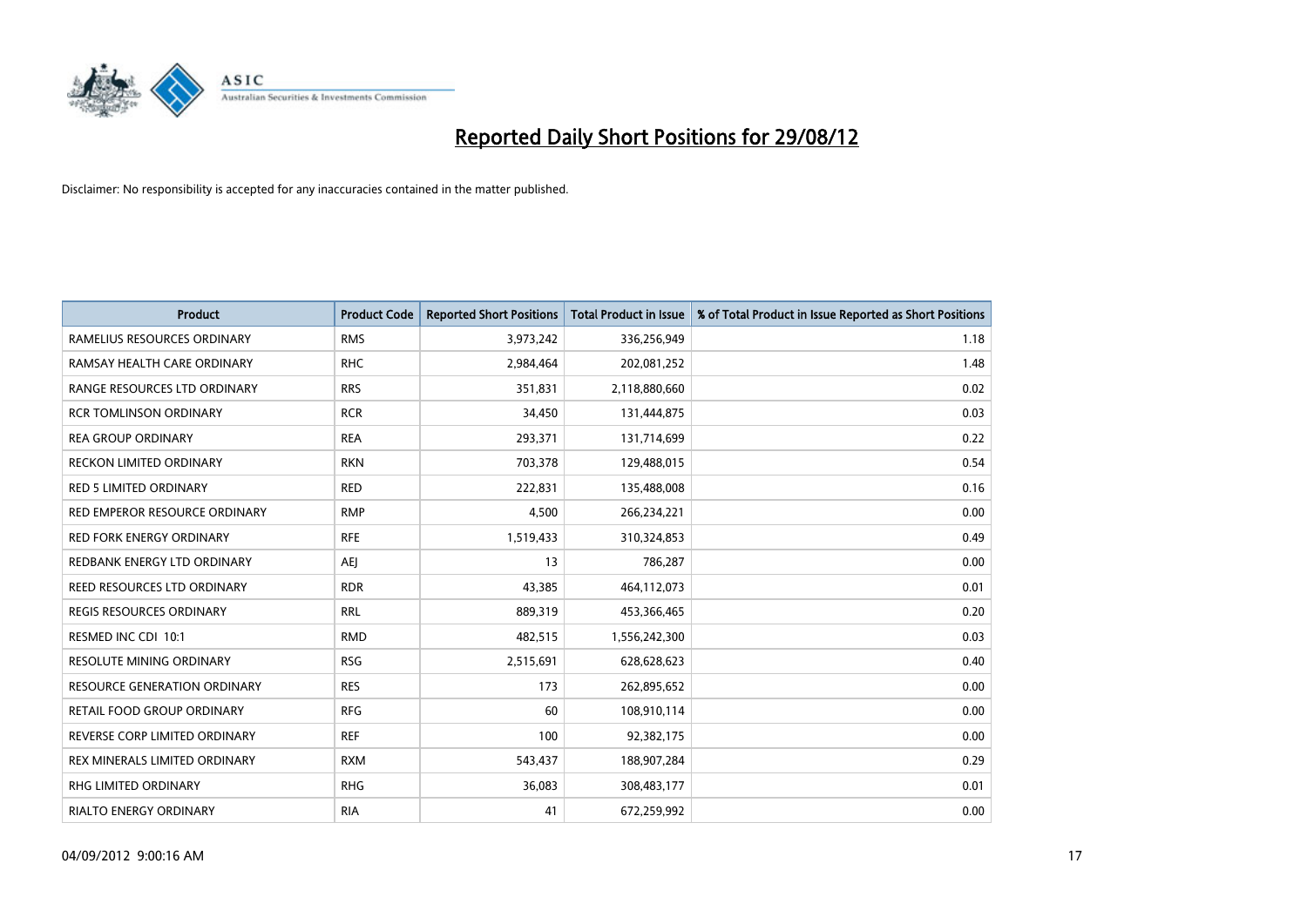

| <b>Product</b>                   | <b>Product Code</b> | <b>Reported Short Positions</b> | <b>Total Product in Issue</b> | % of Total Product in Issue Reported as Short Positions |
|----------------------------------|---------------------|---------------------------------|-------------------------------|---------------------------------------------------------|
| RIO TINTO LIMITED ORDINARY       | <b>RIO</b>          | 16,695,964                      | 435,758,720                   | 3.83                                                    |
| ROC OIL COMPANY ORDINARY         | <b>ROC</b>          | 2,740,513                       | 683,235,552                   | 0.40                                                    |
| <b>RURALCO HOLDINGS ORDINARY</b> | <b>RHL</b>          | 12,000                          | 55,019,284                    | 0.02                                                    |
| SAI GLOBAL LIMITED ORDINARY      | SAI                 | 2,563,900                       | 204,764,512                   | 1.25                                                    |
| SALMAT LIMITED ORDINARY          | <b>SLM</b>          | 2,729,501                       | 159,802,174                   | 1.71                                                    |
| SAMSON OIL & GAS LTD ORDINARY    | <b>SSN</b>          | 3,619,767                       | 1,787,432,299                 | 0.20                                                    |
| SANDFIRE RESOURCES ORDINARY      | <b>SFR</b>          | 4,549,965                       | 151,557,635                   | 3.00                                                    |
| <b>SANTOS LTD ORDINARY</b>       | <b>STO</b>          | 4,625,179                       | 953,041,775                   | 0.49                                                    |
| SARACEN MINERAL ORDINARY         | <b>SAR</b>          | 4,223,380                       | 594,815,640                   | 0.71                                                    |
| SEDGMAN LIMITED ORDINARY         | <b>SDM</b>          | 154,656                         | 215,512,930                   | 0.07                                                    |
| SEEK LIMITED ORDINARY            | <b>SEK</b>          | 11,688,964                      | 337,101,307                   | 3.47                                                    |
| SENEX ENERGY LIMITED ORDINARY    | <b>SXY</b>          | 4,686,092                       | 1,138,734,837                 | 0.41                                                    |
| SERVCORP LIMITED ORDINARY        | SRV                 | 9,384                           | 98,440,807                    | 0.01                                                    |
| SERVICE STREAM ORDINARY          | SSM                 | 400                             | 283,418,867                   | 0.00                                                    |
| SEVEN GROUP HOLDINGS ORDINARY    | <b>SVW</b>          | 1,735,487                       | 307,410,281                   | 0.56                                                    |
| SEVEN WEST MEDIA LTD ORDINARY    | <b>SWM</b>          | 17,331,799                      | 999,160,872                   | 1.73                                                    |
| SIGMA PHARMACEUTICAL ORDINARY    | <b>SIP</b>          | 5,703,784                       | 1,186,303,520                 | 0.48                                                    |
| SILEX SYSTEMS ORDINARY           | <b>SLX</b>          | 860,207                         | 170,143,997                   | 0.51                                                    |
| SILVER LAKE RESOURCE ORDINARY    | <b>SLR</b>          | 8,926,707                       | 225,493,476                   | 3.96                                                    |
| SIMS METAL MGMT LTD ORDINARY     | SGM                 | 9,743,944                       | 204,835,577                   | 4.76                                                    |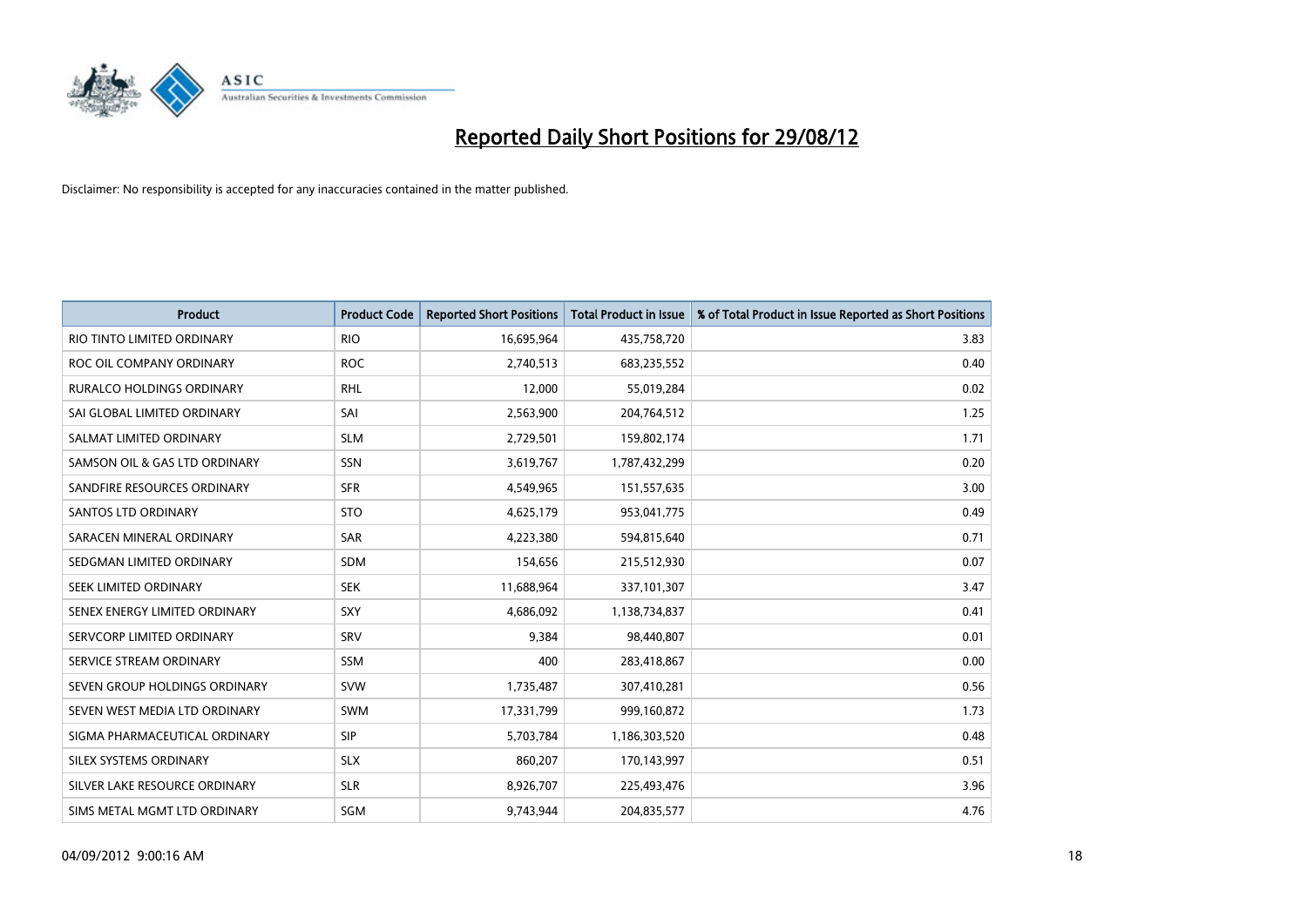

| <b>Product</b>                           | <b>Product Code</b> | <b>Reported Short Positions</b> | <b>Total Product in Issue</b> | % of Total Product in Issue Reported as Short Positions |
|------------------------------------------|---------------------|---------------------------------|-------------------------------|---------------------------------------------------------|
| SINGAPORE TELECOMM. CHESS DEPOSITARY INT | <b>SGT</b>          | 10,190,484                      | 154,444,714                   | 6.60                                                    |
| SIRTEX MEDICAL ORDINARY                  | <b>SRX</b>          | 43,374                          | 55,768,136                    | 0.08                                                    |
| SKILLED GROUP LTD ORDINARY               | <b>SKE</b>          | 1,190                           | 233,487,276                   | 0.00                                                    |
| SKYCITY ENT GRP LTD ORDINARY             | <b>SKC</b>          | 55,101                          | 576,958,340                   | 0.01                                                    |
| <b>SLATER &amp; GORDON ORDINARY</b>      | <b>SGH</b>          | 1,001                           | 168,600,731                   | 0.00                                                    |
| SMS MANAGEMENT, ORDINARY                 | <b>SMX</b>          | 784,101                         | 68,464,436                    | 1.15                                                    |
| SONIC HEALTHCARE ORDINARY                | <b>SHL</b>          | 5,622,997                       | 392,509,875                   | 1.43                                                    |
| SOUL PATTINSON (W.H) ORDINARY            | SOL                 | 3,817                           | 239,395,320                   | 0.00                                                    |
| SOUTH BOULDER MINES ORDINARY             | <b>STB</b>          | 109,739                         | 126,732,826                   | 0.09                                                    |
| SP AUSNET STAPLED SECURITIES             | <b>SPN</b>          | 1,763,720                       | 3,339,620,165                 | 0.05                                                    |
| SPARK INFRASTRUCTURE STAPLED NOTE & UNIT | SKI                 | 36,006,722                      | 1,326,734,264                 | 2.71                                                    |
| SPECIALTY FASHION ORDINARY               | <b>SFH</b>          | 1,420,330                       | 192,236,121                   | 0.74                                                    |
| ST BARBARA LIMITED ORDINARY              | <b>SBM</b>          | 11,720,037                      | 325,615,389                   | 3.60                                                    |
| STANMORE COAL LTD ORDINARY               | <b>SMR</b>          | 32,870                          | 179,409,108                   | 0.02                                                    |
| STARPHARMA HOLDINGS ORDINARY             | SPL                 | 2,656,543                       | 282,787,260                   | 0.94                                                    |
| STHN CROSS MEDIA ORDINARY                | SXL                 | 17,730,357                      | 704,858,525                   | 2.52                                                    |
| STOCKLAND UNITS/ORD STAPLED              | <b>SGP</b>          | 7,413,820                       | 2,203,157,963                 | 0.34                                                    |
| STRAITS RES LTD. ORDINARY                | SRQ                 | 74,634                          | 456,529,474                   | 0.02                                                    |
| STW COMMUNICATIONS ORDINARY              | SGN                 | 490,035                         | 362,798,351                   | 0.14                                                    |
| SUNCORP GROUP LTD ORDINARY               | <b>SUN</b>          | 9,665,482                       | 1,286,600,980                 | 0.75                                                    |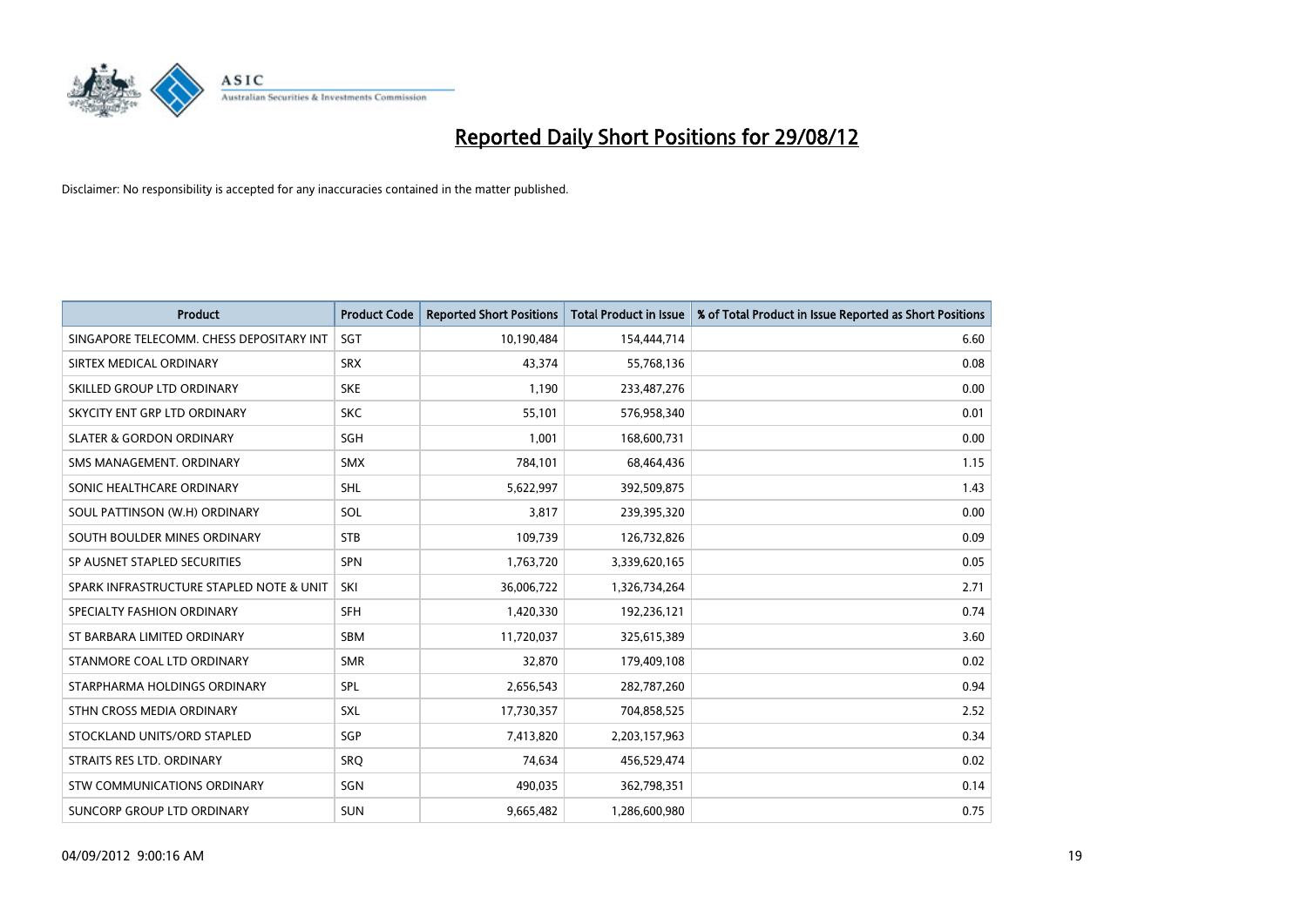

| <b>Product</b>                   | <b>Product Code</b> | <b>Reported Short Positions</b> | <b>Total Product in Issue</b> | % of Total Product in Issue Reported as Short Positions |
|----------------------------------|---------------------|---------------------------------|-------------------------------|---------------------------------------------------------|
| SUNDANCE ENERGY ORDINARY         | <b>SEA</b>          | 25,591                          | 277,098,474                   | 0.01                                                    |
| SUNDANCE RESOURCES ORDINARY      | <b>SDL</b>          | 749,189                         | 3,049,577,034                 | 0.02                                                    |
| SUNLAND GROUP LTD ORDINARY       | <b>SDG</b>          | 18,391                          | 196,717,811                   | 0.01                                                    |
| SUPER RET REP LTD ORDINARY       | <b>SUL</b>          | 1,201,375                       | 196,172,971                   | 0.61                                                    |
| SYD AIRPORT STAPLED US PROHIBIT. | <b>SYD</b>          | 16,877,917                      | 1,861,210,782                 | 0.91                                                    |
| SYRAH RESOURCES ORDINARY         | <b>SYR</b>          | 35,107                          | 126,723,021                   | 0.03                                                    |
| TABCORP HOLDINGS LTD ORDINARY    | <b>TAH</b>          | 10,826,911                      | 730,113,969                   | 1.48                                                    |
| TANAMI GOLD NL ORDINARY          | <b>TAM</b>          | 199,068                         | 261,132,677                   | 0.08                                                    |
| TAP OIL LIMITED ORDINARY         | <b>TAP</b>          | 560,736                         | 241,295,311                   | 0.23                                                    |
| TASSAL GROUP LIMITED ORDINARY    | <b>TGR</b>          | 250,302                         | 146,304,404                   | 0.17                                                    |
| TATTS GROUP LTD ORDINARY         | <b>TTS</b>          | 7,329,222                       | 1,362,919,733                 | 0.54                                                    |
| <b>TECHNOLOGY ONE ORDINARY</b>   | <b>TNE</b>          | 2,316                           | 305,380,455                   | 0.00                                                    |
| TELECOM CORPORATION ORDINARY     | <b>TEL</b>          | 21,306,133                      | 1,856,780,364                 | 1.15                                                    |
| TELSTRA CORPORATION. ORDINARY    | <b>TLS</b>          | 29,621,235                      | 12,443,074,357                | 0.24                                                    |
| TEN NETWORK HOLDINGS ORDINARY    | <b>TEN</b>          | 75,082,302                      | 1,437,204,873                 | 5.22                                                    |
| TERANGA GOLD CORP CDI 1:1        | <b>TGZ</b>          | 134,533                         | 162,197,999                   | 0.08                                                    |
| TEXON PETROLEUM LTD ORDINARY     | <b>TXN</b>          | 24,511                          | 245,039,848                   | 0.01                                                    |
| TFS CORPORATION LTD ORDINARY     | <b>TFC</b>          |                                 | 279,621,829                   | 0.00                                                    |
| THE REJECT SHOP ORDINARY         | <b>TRS</b>          | 2,053,591                       | 26,092,220                    | 7.87                                                    |
| THORN GROUP LIMITED ORDINARY     | <b>TGA</b>          | 96,815                          | 146,374,703                   | 0.07                                                    |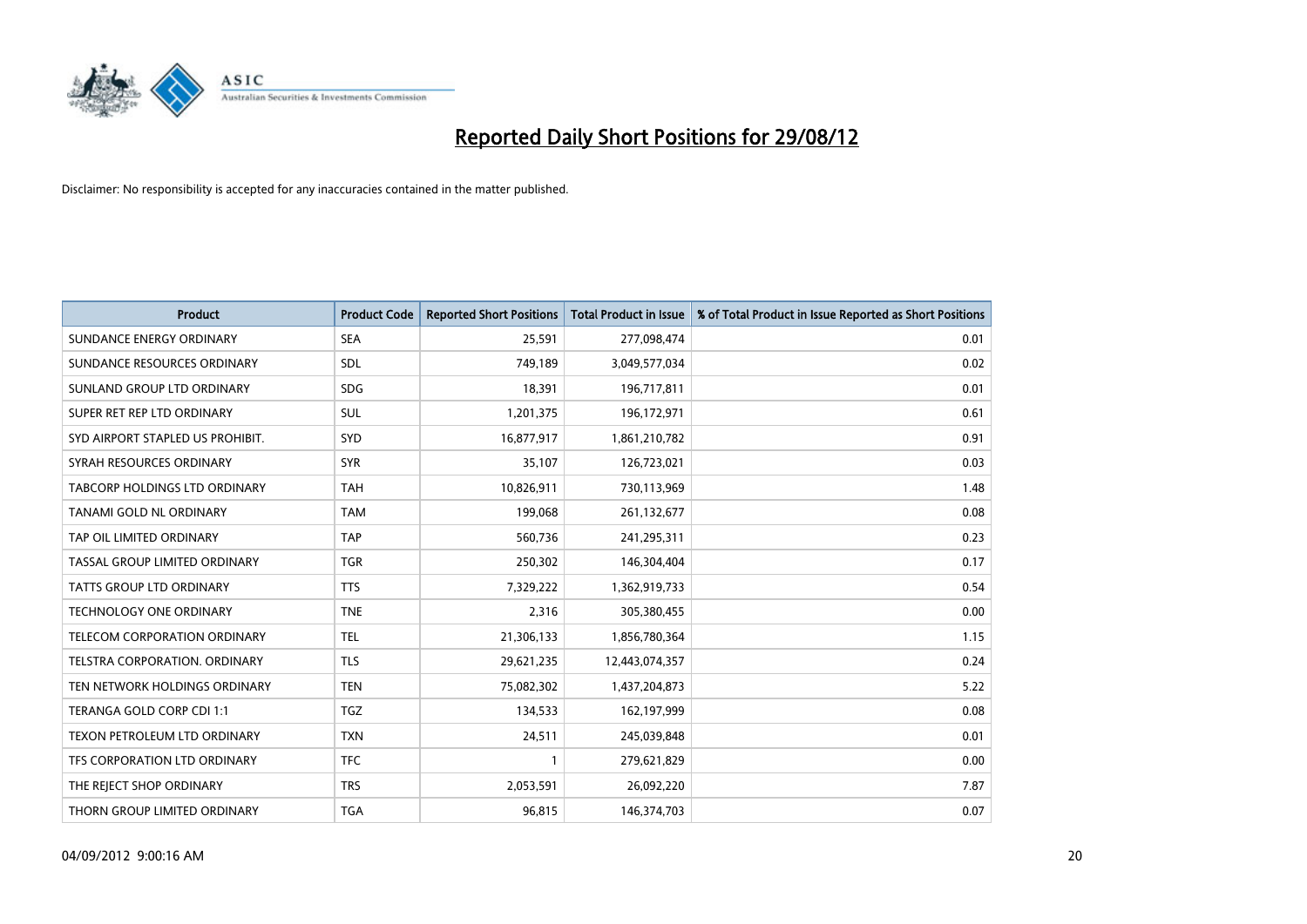

| <b>Product</b>                       | <b>Product Code</b> | <b>Reported Short Positions</b> | <b>Total Product in Issue</b> | % of Total Product in Issue Reported as Short Positions |
|--------------------------------------|---------------------|---------------------------------|-------------------------------|---------------------------------------------------------|
| <b>TIGER RESOURCES ORDINARY</b>      | <b>TGS</b>          | 2,633,444                       | 673,470,269                   | 0.39                                                    |
| TOLL HOLDINGS LTD ORDINARY           | <b>TOL</b>          | 19,627,273                      | 717,133,875                   | 2.74                                                    |
| TOX FREE SOLUTIONS ORDINARY          | <b>TOX</b>          | 23,262                          | 115,311,608                   | 0.02                                                    |
| TPG TELECOM LIMITED ORDINARY         | <b>TPM</b>          | 1,959,147                       | 793,808,141                   | 0.25                                                    |
| TRADE ME GROUP ORDINARY              | <b>TME</b>          | 13,211                          | 395,745,510                   | 0.00                                                    |
| <b>TRANSFIELD SERVICES ORDINARY</b>  | <b>TSE</b>          | 5,100,907                       | 517,878,468                   | 0.98                                                    |
| TRANSPACIFIC INDUST, ORDINARY        | <b>TPI</b>          | 5,958,866                       | 1,578,479,491                 | 0.38                                                    |
| TRANSURBAN GROUP TRIPLE STAPLED SEC. | <b>TCL</b>          | 8,248,525                       | 1,461,665,097                 | 0.56                                                    |
| TREASURY WINE ESTATE ORDINARY        | <b>TWE</b>          | 13,913,393                      | 647,227,144                   | 2.15                                                    |
| TROY RESOURCES LTD ORDINARY          | <b>TRY</b>          | 192,750                         | 89,462,649                    | 0.22                                                    |
| UGL LIMITED ORDINARY                 | UGL                 | 6,866,662                       | 166,315,038                   | 4.13                                                    |
| UNILIFE CORPORATION CDI 6:1          | <b>UNS</b>          | 186,653                         | 254,211,852                   | 0.07                                                    |
| UXC LIMITED ORDINARY                 | <b>UXC</b>          | 2,638                           | 305,585,913                   | 0.00                                                    |
| <b>VENTURE MINERALS ORDINARY</b>     | <b>VMS</b>          | 125,674                         | 255,428,560                   | 0.05                                                    |
| <b>VIRGIN AUS HLDG LTD ORDINARY</b>  | <b>VAH</b>          | 28,268,984                      | 2,210,197,600                 | 1.28                                                    |
| VITERRA INC CDI 1:1                  | <b>VTA</b>          | 10                              | 68,629,939                    | 0.00                                                    |
| VNGD US TOTAL MARKET CDI 1:1         | <b>VTS</b>          | 3,907                           | 970,593                       | 0.40                                                    |
| WAH NAM INT HLDG LTD ORDINARY        | <b>WNI</b>          | 91,872                          | 7,224,094,327                 | 0.00                                                    |
| <b>WATPAC LIMITED ORDINARY</b>       | <b>WTP</b>          | 96,871                          | 184,332,526                   | 0.05                                                    |
| <b>WDS LIMITED ORDINARY</b>          | <b>WDS</b>          | 7                               | 144,740,614                   | 0.00                                                    |